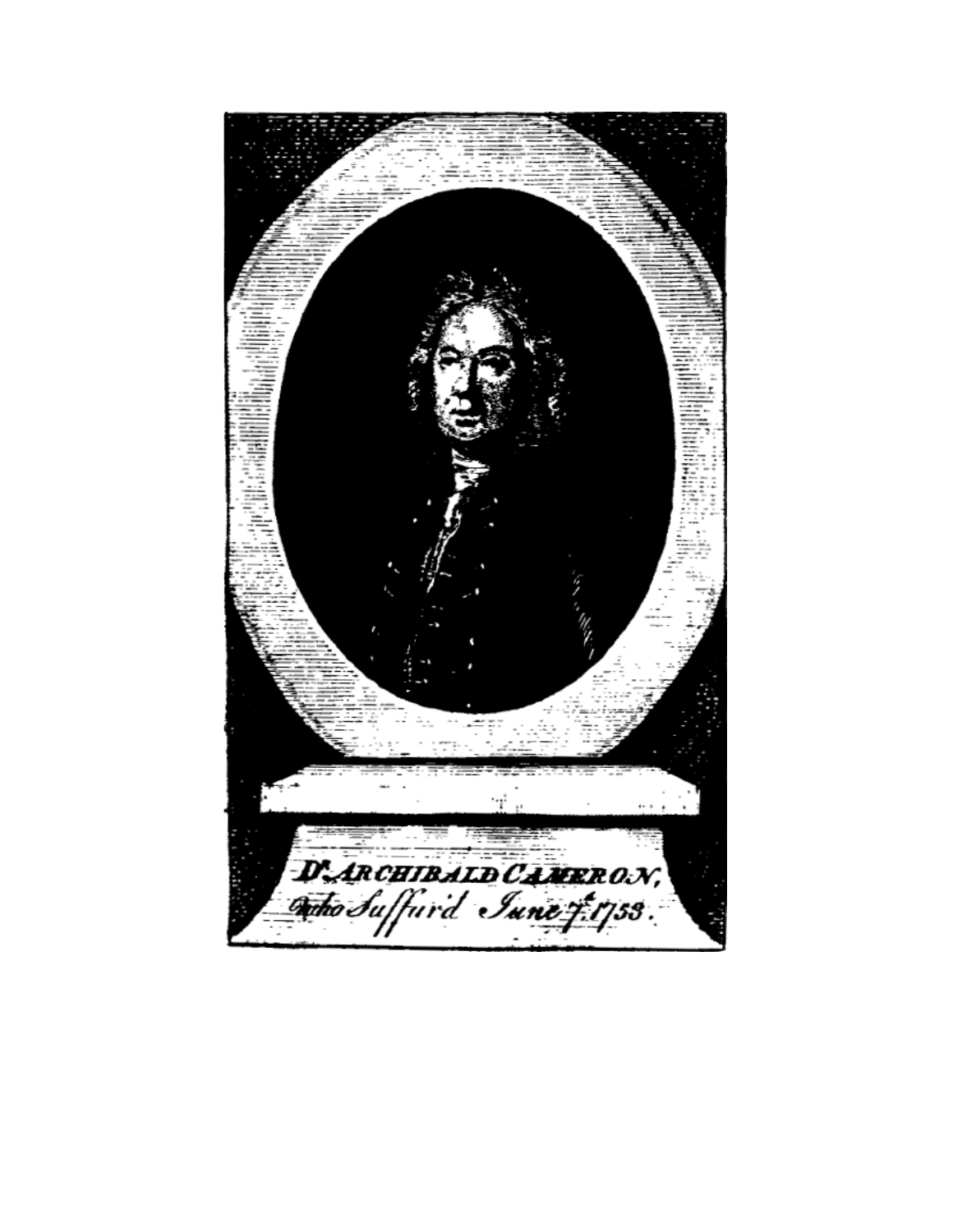#### AN HISTORICAL

# ACCOUNT

OF THE Life, Actions, and Conduct OF

### Dr. *Archibald Cameron*, Brother to *Donald Cameron* of *Lochiel*, Chief of that Clan.

#### Containing,

I. The Reasons which induced the Doctor and Magnanimity of several Chiefs of that to list himself among the Rebels. Clan.

II. His principal Business and Employment III. A Character and Description of the in. the Chevalier's Army. III. The Genealogy of the Camerons, traced Customs, Dress, Language, Hardiness, and up to their first Great Ancestor; with many peculiar Way of Life. curious Anecdotes, relating; to the Prowess antient Highlanders, their Manners,

#### WITH

The Proceedings against him at the Court of *King's Bench*, his Behaviour at the *Tower* after Sentence, his taking Leave of his Wife and Friends, the Procession from the *Tower* to the Place of Execution, and his Behaviour there.

With a curious Print of Dr. CAMERON.

### *LONDO N:*

Printed for M, COOPER, in *Pater-noster-row*, W. REEVE, *Fleet-street*, and C. SYMPSON, at the *Bible-Warehouse*, *Chancery-lane. 1753.* [Price Six-pence.]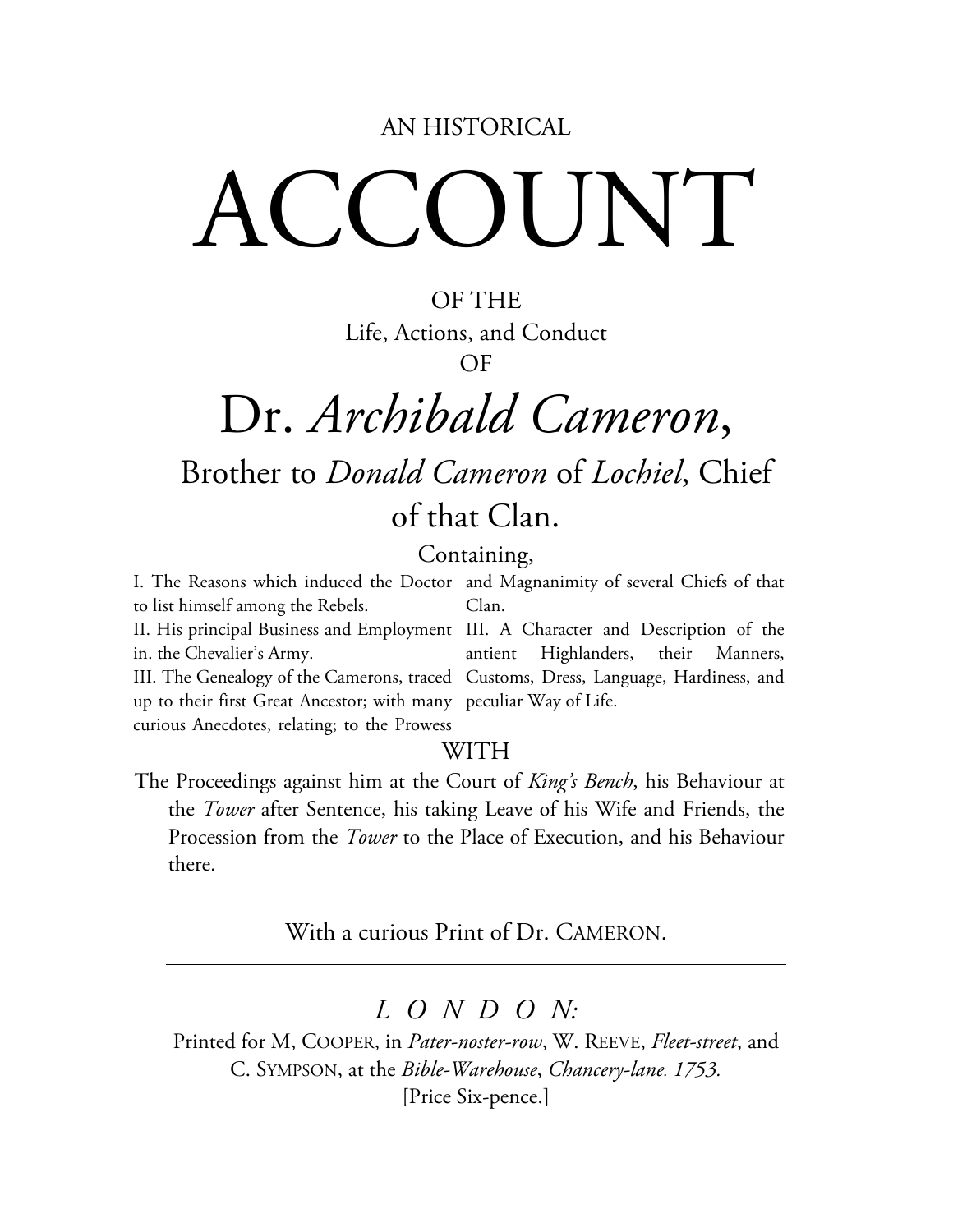

#### AN HISTORICAL

## ACCOUNT

#### OF THE

# Life

#### OF

### Dr. *ARCHIBALD CAMERON.*



N the Year 1745, now eight Years ago, *Charles Edward,* eldest Son of the Pretender, accompanied only with seven Persons, landed in *Scotland.* The seven Companions of the young Adventurer were these following, *viz.* The Marquis of *Tullibardine,* eldest Brother to the Duke of *Athol,* who was attainted in 1713. 2. Old *Lochiel,* the Father of Dr. *Cameron,*  who fought the same Cause in 1715. 3. General *Macdonald,* a Lieutenant-general in the *Irish* brigades. 4. Sir *Thomas Sheridan,* an *Irish* Gentleman, of a middle Age, and great

Capacity. 5. Colonel O *Sullivan,* an *Irishman,* formerly a Priest, and Tutor to Marshal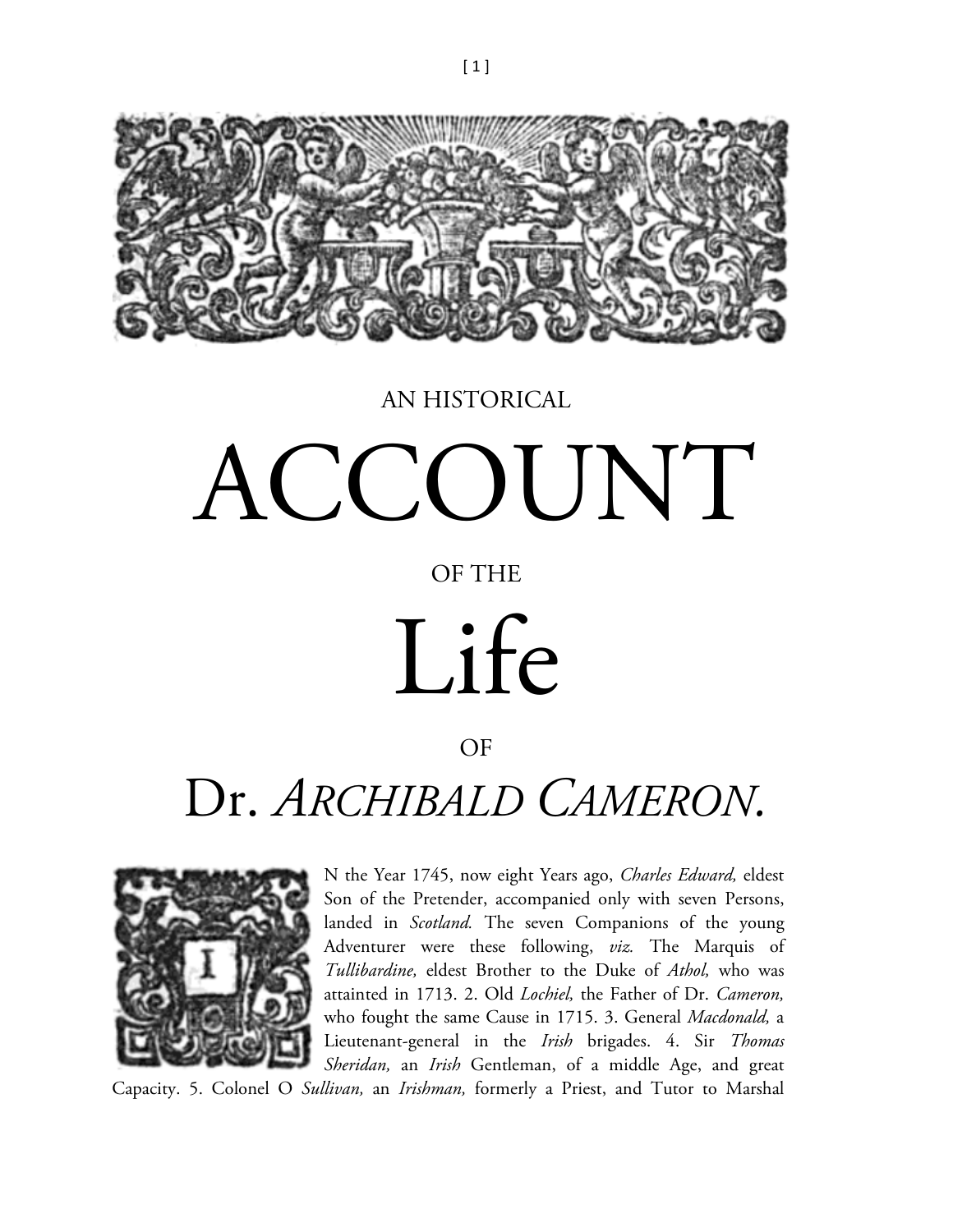*Maillebois's* Son. He was the young Chevalier's Director of the Artillery, and Aid de Camp. 6. Mr. *Kelly,* many Years a Prisoner in the Tower of *London,* on Account of the Affair of the Bishop of *Rochester.* 7. Mr. *Mechel,* many Years a Servant to the Old Chevalier, and, for the Affection he had to the Son, kept him Company in this Expedition.

As soon as he was landed, he went to the House of *Donald Macdonald,* of *Kenloch Moidart*; from whence he sent out Letters to the adjacent Clans, to acquaint them with his Arrival. Upon which *Cameron* of *Lochiel,* after much Entreaty, went to him, and expressed his Surprize to see him so weakly attended, and positively refused to raise his Clan till the Chevalier could produce, in Writing, the *French* King's Resolution to assist him with a proper Number of Forces. Being satisfied in this Point, he summoned his Clan, and set up his Standard, with this Motto, *Tandem triumphans, at length triumphant.* But at the same Time told him, That his Scheme was too ill concerted to expect Success from it; and that the Issue of it would be the Ruin of his Friends.

BUT, before we proceed farther, it may be proper to acquaint the Reader, that Dr. *Cameron,* the Subject of our Memoirs, was in himself of a quiet and peaceable Temper, and had he not been Brother to the. famous *Lochiel,* the warmest Stickler the Pretender had, it's very probable we should never have heard of him in this Rebellion.

As his Father, *Evan Cameron,* of *Lochiel,* was the Chief of one of the most famous Clans in the Highlands, this his Son was educated in all the Branches of Learning which the best Schools or Universities of *Scotland* could afford. His Father designed him for the Bar; but young *Archibald* observing, that in order to be properly qualified for an Advocate, he must be Master of all the Quirks and sophistical Reasonings that are usually made Use of to puzzle a Cause, and hoodwink the Understanding with factitious Arguments. He therefore applied himself to the Study of a Science more agreeable to his natural Genius and Turn of Mind; and Physic was pitched upon, as what was more advantageous, and indeed more consonant to *Mi. Cameron's,* own Inclinations. In order to which, the Knowledge of the Human System was highly necessary. For this Purpose, he applies himself to the Study of Anatomy; for without tome tolerable Acquaintance with this, a Man will make but a very indifferent Figure either as a. Physician or Surgeon. He therefore put himself under the Direction of Dr. *Alexander Munro* of the University of *Edinburgh,* a Gentleman of established Reputation, and justly esteemed for his extensive Knowledge in all the Branches of Surgery; which he has acquired not only by his own indefatigable Industry and judicious Observations on the Variety of Cases that have come under his Cognizance, but has. likewise improved his Judgment by attending to the Operations performed by his Father Dr. *Munro.*

WHEN Mr. *Cameron* had acquired a competent Skill in Anatomy, he applied himself to the Study of Physic, and herein was instructed by Dr. *Sinclair,* a Gentleman very eminent in the Faculty. Having continued a convenient Time with Dr. *Sinclair,* not content with the Progress he had already made, he resolves to Travel, and to improve himself in foreign Countries, in the Practice of an Art which he intended to make his Profession. Accordingly he went to *Paris,* where he had the best Opportunities of increasing his Knowledge. And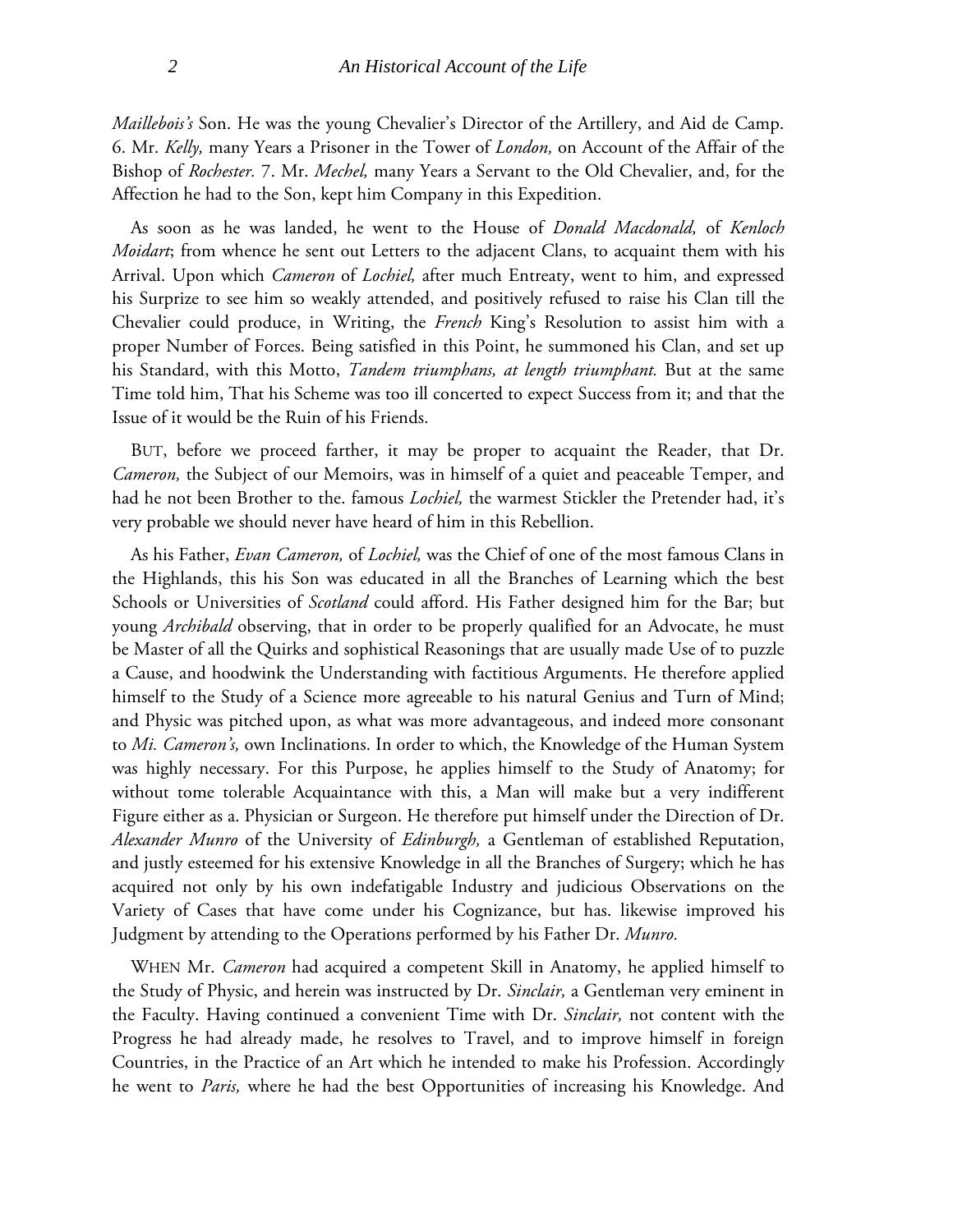being thus sufficiently qualified to exercise his Profession, he returned to *Lochabar;* where soon afterwards he married a young Lady of good Repute, whose Name was *Campbell,* who has made him the Father of seven Children, and is about seven Months gone with the eighth; unhappy for her and them, that they must be allotted so large a Share of Sufferings for his Crime, without being Partakers in his Guilt!

THUS Dr. *Cameron,* who might have made a considerable Figure even in a Court, or a populous and well cultivated City, contents himself with exercising his Talents among a People, whose Manners and Fierceness resembled them very much to the wild Beasts of a Forest: Yet, by his gentle and humane Carriage among them, many were taught to follow a more honest Course of Life than is generally ascribed to the Highlanders, especially the *Camerons,* who have been reckoned the most infamous of all the Clans for their Thefts and Plunderings. The Doctor therefore took as much Pains in cultivating the Minds of these poor ignorant Wretches, as he did of their Bodies, in prescribing them proper Remedies in all their Illnesses. So that the whole Clan, by Means of his and his Brother's Instructions and Regulations, were greatly reformed in their Morals; Honesty and Industry increased everywhere by the Encouragement given by their Patrons, who took all imaginable Pains to instruct them in the Principles of Justice and Religion, and to civilize their Manners by teaching them to behave like rational and sociable Creatures.

As the Highlanders in all Reigns have been remarkable for disturbing the established Government of *Scotland,* by taking up Arms on every Invasion for the Invaders, and have been the Ringleaders and chief Promoters of the Rebellion, which, on this Occasion, had almost ruined that Kingdom, I believe it will not be amiss to give a Character of them from History.

*Buchanan,* the *Scots* Historian, says, They are as parsimonious as the Antients in their Diet, Apparel, and Furniture. They fish and hunt for their Food, and while, they hunt, eat it raw, after having squeezed out the Blood. Their Drink is Meat-broth, or Whey, of which they have Plenty at their Entertainments; but most of them drink Water. Their Bread is a very artful Composition of Oats and Barley, the only Grain which their Country produces. After eating a little of it in the Morning, they hunt, or go about their Business, without eating any more till Night. They delight most in CIoaths of several Colours, especially striped, and the Colours they are fondest of are Purple and Blue. Their Ancestors, as many of them do still, made use of Plaids very much Variegated; but now they make them rather of dark Colours, more like the Crops of Heath, that they may not be discovered while they lie in Heaths waiting for Game. Being rather wrapped up than covered with their Plaids, they endure all the Rigours of the Seasons, and sometimes sleep covered all over with Snow. At home they lie upon the Ground, having under them Fern or Heath (covered with a Sheet or Blanket) the latter laid with the Roots undermost, so that it is almost as soft as Feathers, and much more healthful; for the Quality of Heath being to draw out superfluous Humours, when they lay down weary and faint upon it at Night, they rise fresh and vigorous in the Morning. They affect this hard way of Sleeping, and whenever they happen to come into Places where there is better Accommodation, .they pull the Coverings off the Bed, and lie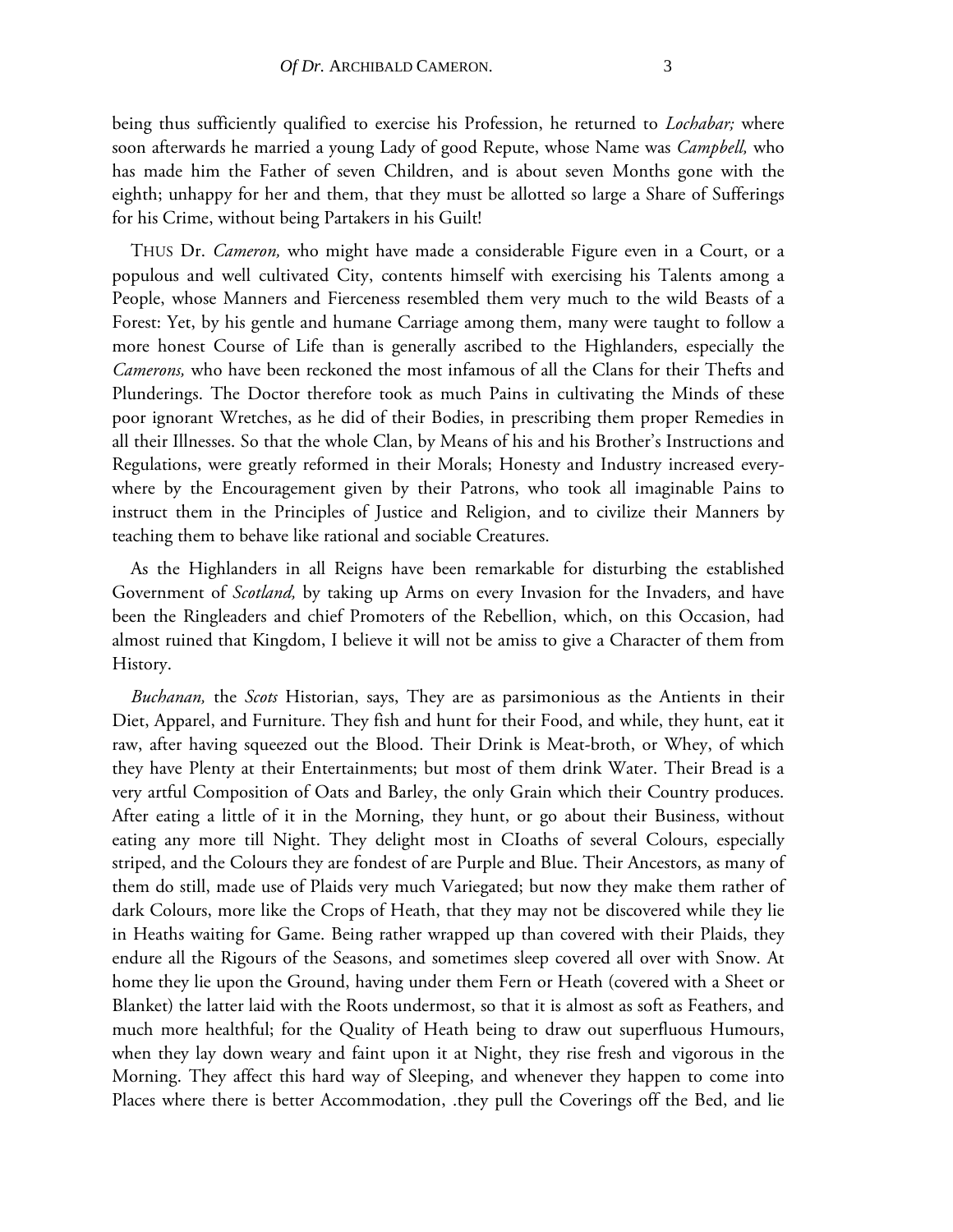down upon them wrapped in their Plaids, lest they should be spoiled by what they call such a *barbarous Effeminacy.*

THE old *Scots* Language, call'd *Erse,* has lost so much Ground by the Spreading of the *English* in *Scotland,* ever since the *Norman* Conquest, that 'tis now confined to the Highlands, and the Isles, where most of the People of Note do also understand and speak *English.*

MR. *Mackay* tells us, that the Highlanders differ as much from the Lowlanders in their Dress, Manners, and Language, as the *Indians* of *Mexico* do from the *Spaniards*; that the old *Scots* Language is here spoken in its native Purity, and written in its genuine Characters, which are more like the *Greek* or *Hebrew* than the *Roman*; whereas the *Welsh,* tho' they have preserved their Language, yet have intirely lost their old Character, and write in the *Roman.*

'TIS presumed that we cannot have a better Authority, for what remains to be said of the Nature .of the Highlanders, whom *Tacitus* calls *Horesti,* i. e. *Montani,* or *Mountaneers,* than the Account which is given of them by that eminent Antiquary, Sir *James Dalrimple,* Uncle to the late Earl of *Stair,* in his *Observations on* Cambden's *Britania;* and this we shall give our Readers in his own. Words, *viz,*

"THE Inhabitants of these Regions, are a Kind of rude, warlike, quarrelsome, and mischievous People who being the unmix'd Progeny of the antient *Scots,* speak *Irish* and call themselves *Albanick.* Their Bodies are firmly and compactly made, withal strong and nimble of Foot, high-minded, bred in warlike Exercises, and inured to Robberies on their Neighbours; and upon a Hatred, most desperately forward to take Revenge. They lived by Hunting, Fishing, Fowling, and Stealing; and, like the *Spaniards,* wear long Hair. They are divided into Kindreds and Families, which they call *Clans,* and are so united to the Cause of their particular Clans, that there is an Act of Parliament, that if any one of a Clan does a Mischief, the whole Clan is answerable for it; and they .must either deliver up the Aggressor, or the first Man that is apprehended suffers for it; and the whole Clan bears Feud for the Hurt received by any one Member of it, even altho' they suffer justly. Many Gentlemen in the Highlands shun one another's Company, lest they should revive a Quarrel that happen'd between their Fore-fathers, perhaps three hundred .Years ago. They are always warm in their Friendships; for if they meet with one in Amity with their own Clan, be it in any Country of the' World, there is immediately the most intimate Friendship. The *Macdonalds* are by much the most powerful of all the Clans: They are divided into four Classes, and inhabit distinct Countries. The *Macdonalds* of *Glengary* dwell upon the *Lockness;* the *Macdonalds* of *Slate*, in *Lacheber* and the Isle of *Skey;* the Captain of *Clan-Ronald,* and *Macdonald* of *Keppocb,* and those of *Kintyre,* towards *Argyleshire.* The other Clans, *Clan-Katin, Clan-Cameron,* the *Macleans,* and almost innumerable other *Macs,* altho' independent of one another, yet are entirely guided by the *Macdonalds,* who have been so powerful, as often to assume the Name of *Kings of the Isles*; and one of them in 1461, according to Mr. Rymer's *Fædera,* enter'd into a League with *Edward* IV, of *England. Robert,* the first of the *Stuart* Kings of *Scotland,*  married his Daughter *Margaret* to *Macdonald,* Lord of the Isle, to serve him in his Interest;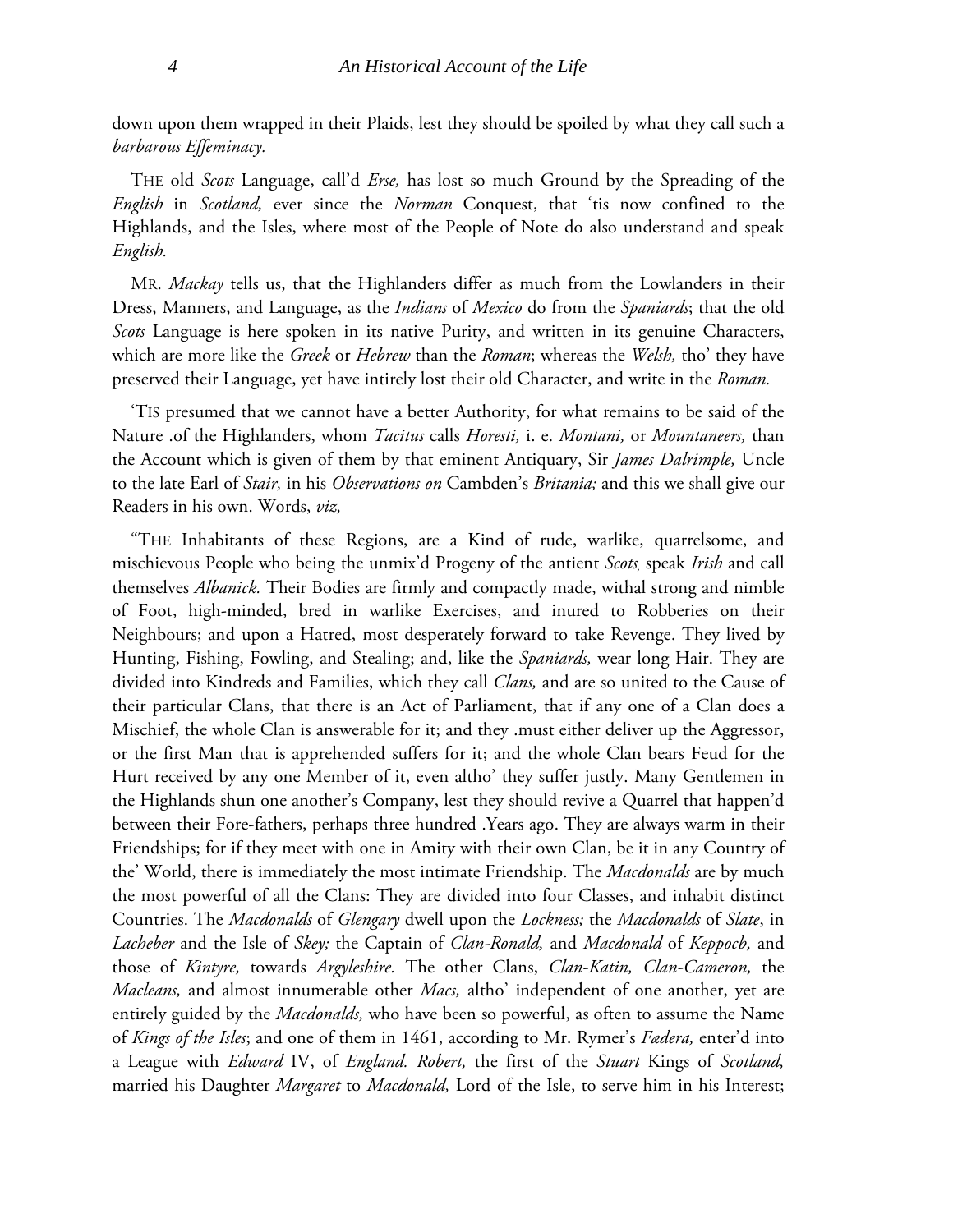but all would not do; they were the common Disturbers of the Nation, till *James* V. privately with a Body of Men, took Shipping, and landed in every Clan and Island, and brought them in Person to his Obedience, making them, give Hostages for their good Behaviour.'

BESIDES the Methods taken, as we have already mentlon'd, for reducing and reforming the Highlanders, 'tis proper just to take Notice of two or three Acts passed in. she Reign of K. *George* I. which contributed, not a little, to that End.

[1] I *George,* Cap. 20. An Act for encouraging all Superiors, Vassals, Landlords and Tenants, who continue loyal to King *George.*

[II] I *George,* Cap. 54. An Act enjoining, That the personal Service and Attendance, which was wont to be the Heads of Clans, and Owners of Estates, at the Pleasure of such Chiefs, under the Names of personal Attendance, Hosting, Hunting, Watching, and Warding, shall be for the future paid in Money annually; and the said personal Service, &c. shall be utterly annulled. This Act was farther enforced in the 11th of the same Reign, Cap. 26. on the Nonobservance of the former by many of the contemptuous Highlanders.

[IIIJ I *George,* Cap. 54. An Act for more effectual securing the Highlands of *Scot/and,*  which enacted, That no Person within the said Highlands, shall use or bear Broad-swords or Target, Ponyard, Wingar, or Durk, Side-pistol or Gun, or any warlike Weapon in the Fields, or in the Way to or from any Church, Market, Fair, Burial, Huntings, Meetings, *&c.*  However, not to extend to Noblemen, Officers of Justices, or Commanders, having yearly 400/. *Scots,* or who are otherwise qualified to vote at Elections for Parliament; allowing to every such Commander two Firelocks, two Pair of Pistols, and two Swords; and that the Magistrates of the Royal Burghs may keep Arms in Magazines.

THIS, I believe, is a very just Description of the Highlanders, that is, such as they were at and before the Time of the late Rebellion; but were then so entirely broken and subdued, that the Government has found but little Difficulty in taming their rough and savage Tempers, and in making them good and useful Subjects.

THE Clan *Cameron,* of which *Lochiel* was the Chief, was one of the most numerous and brave that then inhabited the Highlands of *Scotland*; but being strongly attached to the *Stuart* Interest, have always appeared for the Pretender upon any Invasion, or Commotions raised in that Kingdom in Favour of his Cause; and in the late Rebellion none of the Clans behaved more strenuously, even to the last, for the young Chevalier, than the *Camerons,*  who, with *Lochiel* their Chief at their Head, were the first in all the Battles and Skirmishes fought with the King's Troops, and were the last that retired out of the Field. Even after the Battle of *Culloden,* when the young Pretender's Affairs were so desperate, that there was no Prospect or visible Means of retrieving them; when all the Clans were entirely broke and dispersed, and a great part of them cut off and destroyed, the *Camerons* did not forsake him, but did all in their Power to put a better Face on his Affairs, protected him when pursued by his Enemies, and for a long while secreted him in inaccessible Places in the Mountains.

As Dr. *Cameron* was a Man of no Ambition, but of a. quiet and easy Temper, the Reader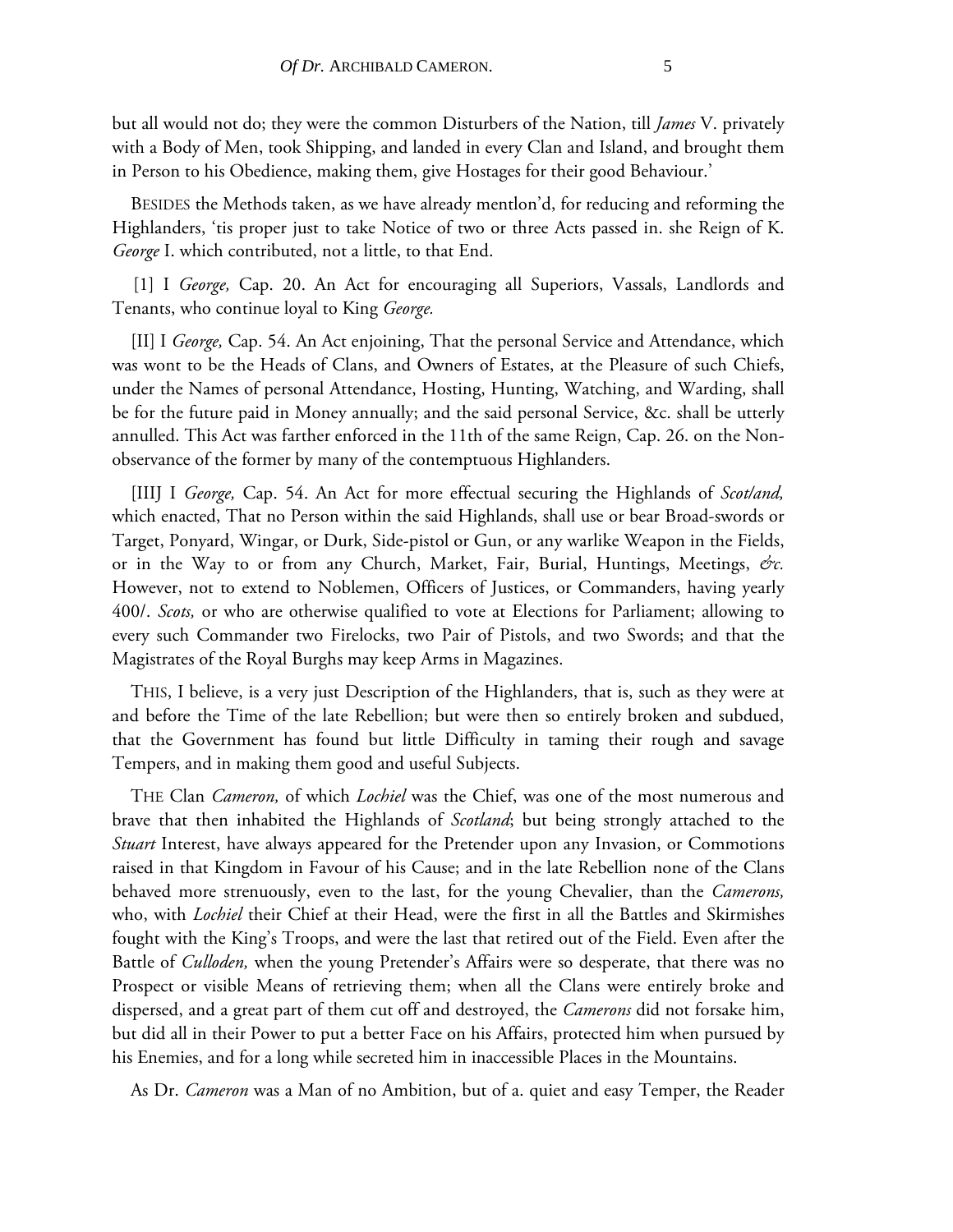must not expect to find, him engaged in any notable Exploits; his only or chief Business in the Army being to attend his Brother *Lochiel*, and to assist him with his Skill if any Disaster should happen to befal him in Battle. In order therefore to diversify our Story, which would be very short were it confined wholly to the Doctor, I have collected, from a little Tract published soon after the Rebellions some diverting Anecdotes relating to this famous Family from which he is descended.

THE Family of *Camerons,* says my Author, is certainly very antient, and pretend a Settlement in that Country long before the *Irish* had any Possessions there, and disclaim all Manner of Relation to them. *Lochiel,* their late Chief, boasted, that some of his Ancestors were settled there above seven hundred Years ago. But I presume he could bring no Proof of this more than Tradition; since the Division of Lands, and Settlement of Property by Writings (which were the only Methods of tracing the Antiquity of Families) did not commence till some Hundreds of Years after that Period. No Records nor Registers, nor Genealogies so antient, can at this Day be produced; nor was there any Sort of Learning cultivated among them, in those Times, but what was found among the *Druids* and Poets, who were retained by Persons of Figure to commemorate, in Verses and Songs, the mighty Deeds of their Ancestors; by which Means a sort of traditionary Genealogy was handed from Father to Son. But other Vouchers they had none, till a Division of Property was settled by Writings, in which the Names of the Possessors must necessarily be introduced, and so continued down in Order to Posterity.

THESE Bards or poetical Genealogists, we may be sure, never run the Hazard of their Patron's Favour, by rehearsing such Deeds or Actions which might make a Blot in their Escutcheons; nothing which might seem to Iessen the lineal and inherent Virtues of the Family must be introduced: Their Business was to sing Encomiums to their Heroes, and magnify and extol the great Atchievements of those Worthies from whom their Patrons claimed their Descent; and therefore it is no Wonder if we find but little Truth, or have the greatest Reason to suspect the Veracity of such of their Genealogies as are carried higher than the Time when Learning came more generally into Repute, and the History of private Persons as well as public Transactions, might be transmitted to Posterity by the Means of Printing.

THERE is not a Family among the Clans, but whose Ancestors were most of them Heroes, or Persons who had arrived to the Tip-top of military Glory, at least their Bards have represented them so, but none they have bedecked so egregiously as the Family of the *Camerons>* which they have so inveloped in Fable, that scarce the Glimmerings of Probability appear thro' the greatest Part of the Story. It will therefore be to little Purpose to trace the Genealogy of his Family any higher than the first of the Name, who settled upon the Estate of *Lochiel.*

The first Man who was called by the Name of *Cameron,* was much renowned for his Feats in Arms, and his prodigious Strength; a Monument of which is still remaining near *Acknacary,* the Seat of *Lochiel;* namely, a large Stone, of upwards of 500 Weight, which he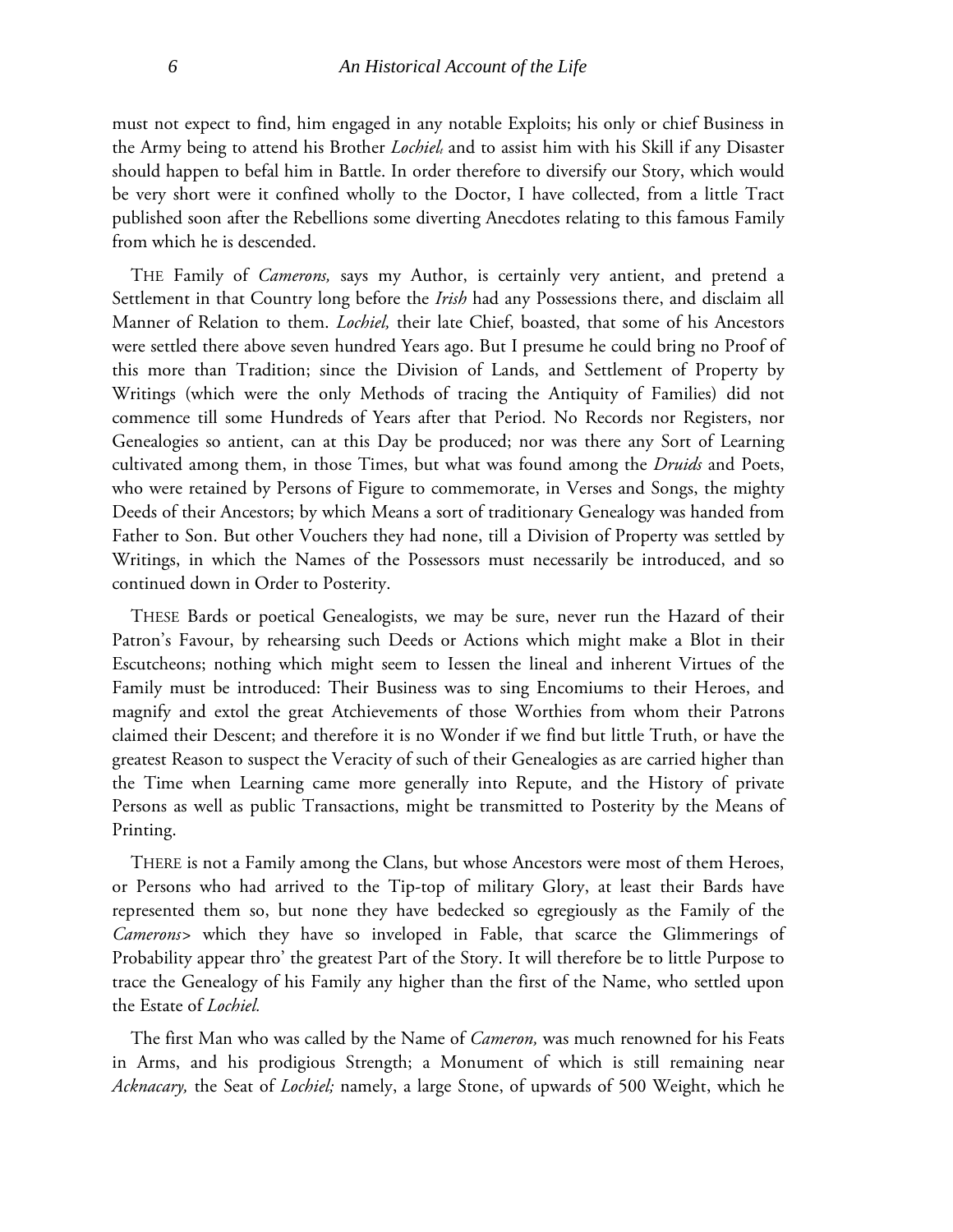could hoist from the Ground with a strait Arm, and toss it with as much Ease, as a Man does a Cricket-ball; a Plough-share he could bend round his Leg like a Garter; and the strongest Ropes were no more in his Hands than Twine-thread. In short, he seems to have been a second *Sampson;* with this Difference only, that our *Cameron* seems not to have been so easily inveigled by the Women as the *Jew* was, nor did his Strength lie in his Hair.

This Man of Might was so conscious of his Strength and Prowess, that he thought no Man upon Earth was a Match for him, and. accordingly entered the Lists with the most famous Champions of that Age, nor was afraid to challenge the most renowned of them. In one of their Combats, it seems, his Antagonist handled him very roughly, and, with a violent Blow of his Fist set his Nose awry; for the Encounter was accidental, and consequently both unarmed; for had they fought with Swords, he might have hew'd it quite off, but this blunt Blow only set it on one Side; yet so, as that .it could never be recovered to its right Position. From this Accident he was always afterwards called *Cameron,* or, *The Knight of the wry Nose,*  as that Word imports in the *Highland* Language.

Our Hero was now arrived at the 35th Year of his Age, and had given many signal Proofs of his Valour, so that his Name became terrible all over the Country. But having little or nopaternal Estate, he began to think it highly necessary for him to join himself to some great and powerful Family, the better to enable him to distinguish himself more eminently, than it was possible for him to do as a single Man, without Friends or Relations, or at least such as were of little or no Account. He had spent his Life in the Shire of *Dumbarton;* but as he had no Family or Inheritance to incumber him he resolved to try his Fortune in the World, and to go in Search of a Wife. He set out accordingly, and happened to light on that Part of the Country where *Lochiel's* Estate now lies. Here he informed himself of the Character and Circumstances of the Chief who resided there, and understood that He was a Man of a large Estate, had a great Number of Friends and Dependants, and-withal had a fair and excellent young Lady to his Daughter. This was a Foundation sufficient for our wry-nose Knight to build his Hopes and future Expectations upon. He soon made himself known to the Gentleman, whose Name was *Mc Tavish,* Baron of *Straborgig*; to whom having given an Account of himself and his Business (for his Fame was there before) he was kindly welcomed, and treated with all the Civilities imaginable; In short, a Bargain was soon struck for the Daughter, who was as well pleased as the Father, with the Offer of a Husband so much to her Liking; for Strength of Body, vigorous and sinewy Limbs, and undaunted Courage, were, in those Days, the best Qualifications to recommend a Man to the Affections of a Lady.

The Baron of *Straborgig* was the more willing to marry his Daughter to our Knight, because by this Alliance he should get a brave bold Man to head his People against the Clan of *McDonalds* of *Glengary,* who bordering on the *Lochiel's* Estate, there were frequent Bickerings and Skirmishes between the two Clans; for in those Days all Quarrels and Disputes were decided by the Strength of the Arm, and the Edge of the Sword. Our Knight, whose Courage never flinch'd in the greatest Dangers, led on his Men boldly, And fought many bloody Encounters with the *Mc Donalds,* whose Chief he challenged to single Combat; but *Mc Dvnald* knowing his Antagonist was superior to him in Strength, refused, but fought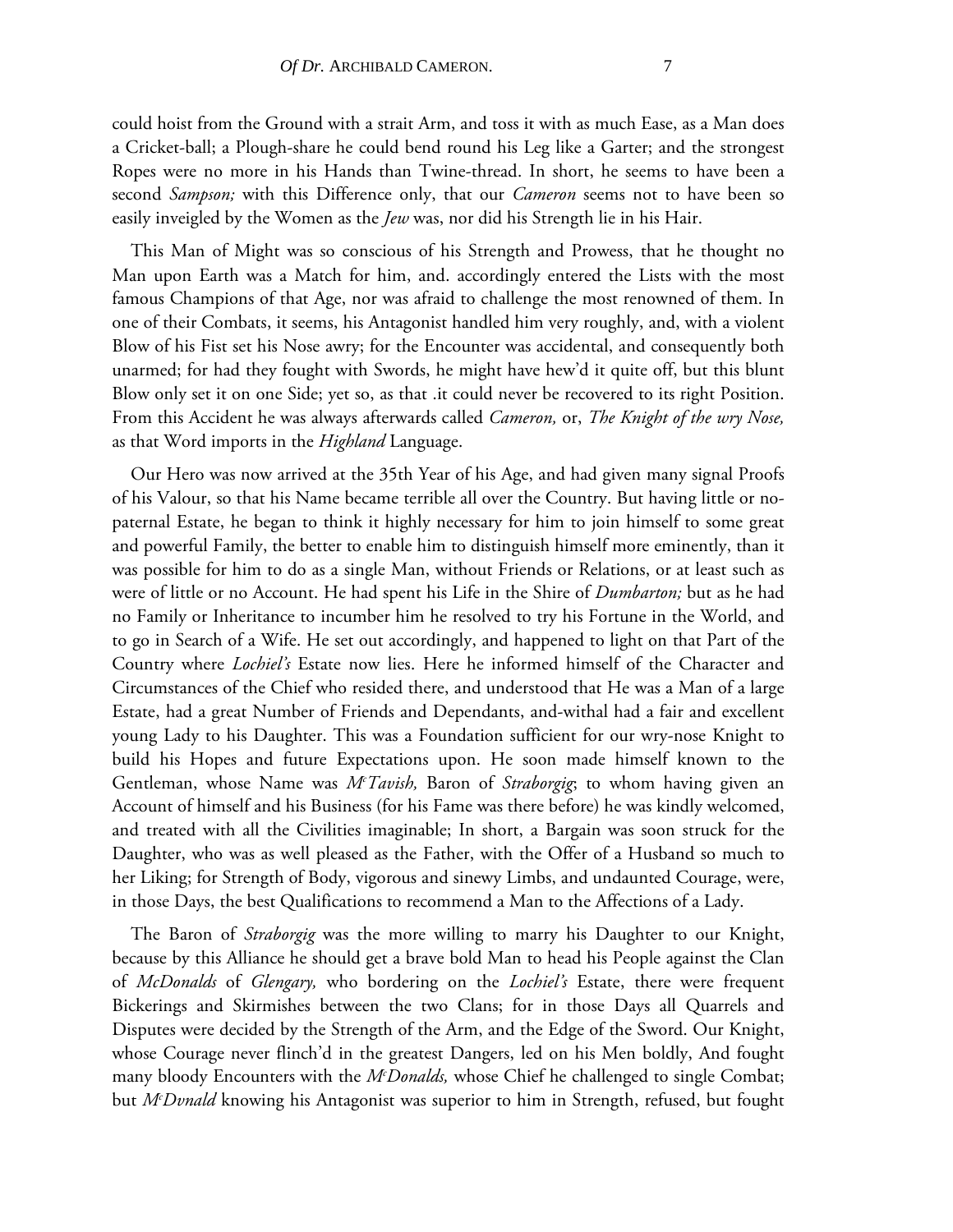it out with him in a pitched Battle, in which however he was worsted, and great Numbers of his People slain; and finding himself much weakened, and his Clan greatly diminished since the Knight of the Wry-nose became his Enemy, he -proposed a Compromise between the two Families; which was agreed to and the Chiefs on both Sides met (each attended with a numerous Retinue, to prevent Surprize) in a certain-Meadow that lay, as it were, between both Estates, and which both laid a Claim to. Here the Matters in Difference were solemnly and amicably debated; and at length the Parties came to this Conclusion: That *Mc Donald*  should, for him and his Heirs, for ever renounce all his Claim and Pretence of Right to such a certain District, containing about 500 Acres of Land, with all the Royalties, Privileges, and Prerogatives thereunto belonging and appertaining, the contending for which had occasioned innumerable Feuds and Quarrels, and the Effusion of a great deal of innocent Blood; this he solemnly assigned and made over to the Knight of the Wry-nose, and his Heirs for ever.

This is the Story, which the *Highland* Bards have recorded of this great Progenitor of the *Camerons;* and these are the Means, they tell us, by which he got Possession of an Estate worth about 100*l*. a Year. The Registers of this Family record likewise a long Succession of great Men, who rendered themselves famous by their military Exploits; but the Genealogy is so wrapped up in Fable and Romance, that a Relation of them would appear much in the same Light, as the Histories of St. *George,* St. *Dennis, Guy* Earl of *Warwick, John of Gaunt,*  and other fabulous Heroes, wrote for the Diversion and Amusement of Children. Let it suffice to assure the Reader, that there has been a lineal Succession of great Men in this Family*;* and that the Chief of the House, for the time being, had always distinguished himself by some remarkable Actions and Atchievements, and had added either Glory or Enlargement to his Clan, down from the Knight of the Wry-nose to *Lochiel* their late Representative, the Brother of Dr. *Cameron,* the Subject of these Memoirs. It appears plainly enough, that they were always a powerful Clan; because they have been so far from losing or diminishing any Part of their Estate, that they have made great Additions to it in the Course of several Ages. Their Chiefs were likewise, always careful to strengthen their Interest with potent and honourable Alliances, by marrying their Children into the best Families in the Shires of *Argyle* and *Inverness;* and their Estate, which is reckoned at about 500*l*. *per Ann.* is held in Vassalage, partly of the Duke of *Gordon,* and partly of the Duke of *Argyle.*

We come now to the more immediate Ancestors of this Family; and we shall go no farther back than Sir *Hugh Cameron,* Grandfather of the late *Lochiel* and his Brother the Doctor, who was a strenuous Partizan for King *Charles* I. It is reported of him, that one Day, he and his Party being engag'd with a Detachment from *Cromwell's* Army, he was thrown down by one of the *English* Soldiers, and disarmed; but though Sir *Hugh* was at the Mercy of the Soldier, who might have taken his Life, but offer'd him Quarter, yet so strong was his Antipathy to the very Name of an *Englishman,* that be scorn'd to accept it, and suddenly jumping up, seiz'd with his Teeth fast hold of the Soldier's Throat, which he could not be forced from, 'till he had tore a Hole in the Fellow's Windpipe, and so kill'd him on the Spot.

*Evan Cameron,* his Son, imbib'd the same Aversion to the *English,* and carried it to as great Lengths in every Instance of his Life, or as often as Opportunity serv'd him to shew it; and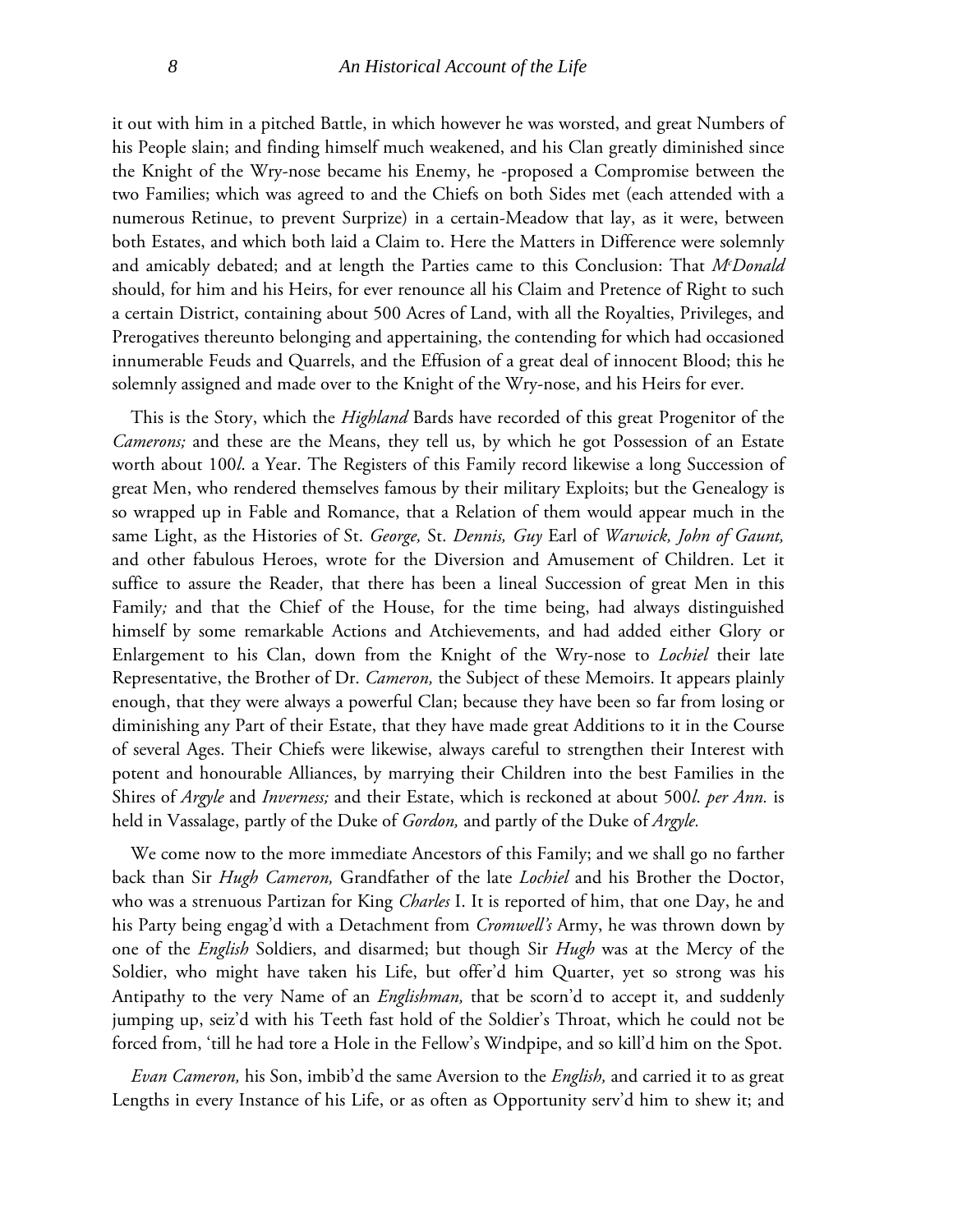he had so inseparably attach'd himself to the Family of the *Stuarts,* that no Consideration whatever could induce him to abandon that Party, or forsake their Interests. At the Revolution, no Man was a more zealous Asserter of the Rights of K. *James* than he, and was actually in Arms, and serv'd the Lord *Dundee,* who being defeated, *Evan* thought it highly necessary for him to leave his own Country, and retire to *France,* and resided for many Years at the Court of St. *Germains,* subsisting on a Pension allow'd him by the *French* King; and when, by the Treaty of *Utrecht,* the Pretender was obliged to quit *France, Evan* follow'd him to *Avignon,* and was with him afterwards at *Rome;* though not always, as some of that Faction have been, but made his chief Residence at *Paris.* In the Year 1715, he came over to *Scotland*  with the Pretender; but I can recollect nothing memorable of him in that Expedition; and he went back again with his Master to *France.*

When the late Rebellion broke out in 174.5, he embark'd with the Chevalier in the Expedition to *Scotland;* where, though he was eighty Years of Age, he behaved with surprizing Activity, and bore all the Fatigues of that rough Campaign with uncommon Fortitude and Steadyness, and sat and managed his Horse with a Gracefulness and Agility, scarce paralell'd by any Officer in the Rebel Army; however he lost his Life at the Battle of *Culloden,* in Defence of his pretended Prince; and 'twas Pity his Courage and other good Qualities had not been employ'd in a better Cause.

During the old Gentleman's Residence at *Paris,* only his youngest Son the Doctor went to see him; and that not purposely, but as it were casually: For the Doctor's Design in going to *Paris,* was, as before intimated, to improve himself in the Knowledge of Physick, and not to settle a Correspondence or concert Measures with the disaffected Party, in order to advance the Pretender's Interest. The Bent of his Genius led him to the Study of the Sciences, and the pacifick Temper of his Mind withheld him from engaging in the dangerous Enterprizes of Politicks. And therefore in visiting his Father, he had no other View than to pay him that filial Duty which became him, without any Design of learning any of his political Principles.

As to *Lochiel,* the elder Son, he never was Abroad with his Father, but lived quietly at Home upon his Estate; he had not imbibed those inveterate Principles against the *English* and the Royal Family, as his Predecessors had done, and never shewed any Inclination to disturb the Government for the Sake of a foreign Interest; and, all Circumstances considered and compared, we are pretty sure, that he knew nothing of the intended Invasion, till the young Pretender was actually landed in *Scotland.* For upon a Muster of his whole Clan, they had not a hundred Stands of Arms among them all, and but few of them in a Condition for Use, nor had he any Provision to furnish them with better. 'Tis true, when the Chevalier was actually landed, his Father sent him express Orders to raise the whole Clan immediately, and come with them to join the Pretender. *Lochiel* however was far from being ready to obey his Summons; he was sensible of the Risque he run, not only in his Person, but his Estate; he considers, that at present he lived very happily, unmolested and unenvied by any Body; but should he comply with his Father's Request, and the Enterprize should miscarry, he should be utterly ruined without a Possibility of Redemption. These Reasons were strong and cogent, and. kept him a good while irresolute, or rather firm to his Purpose of not meddling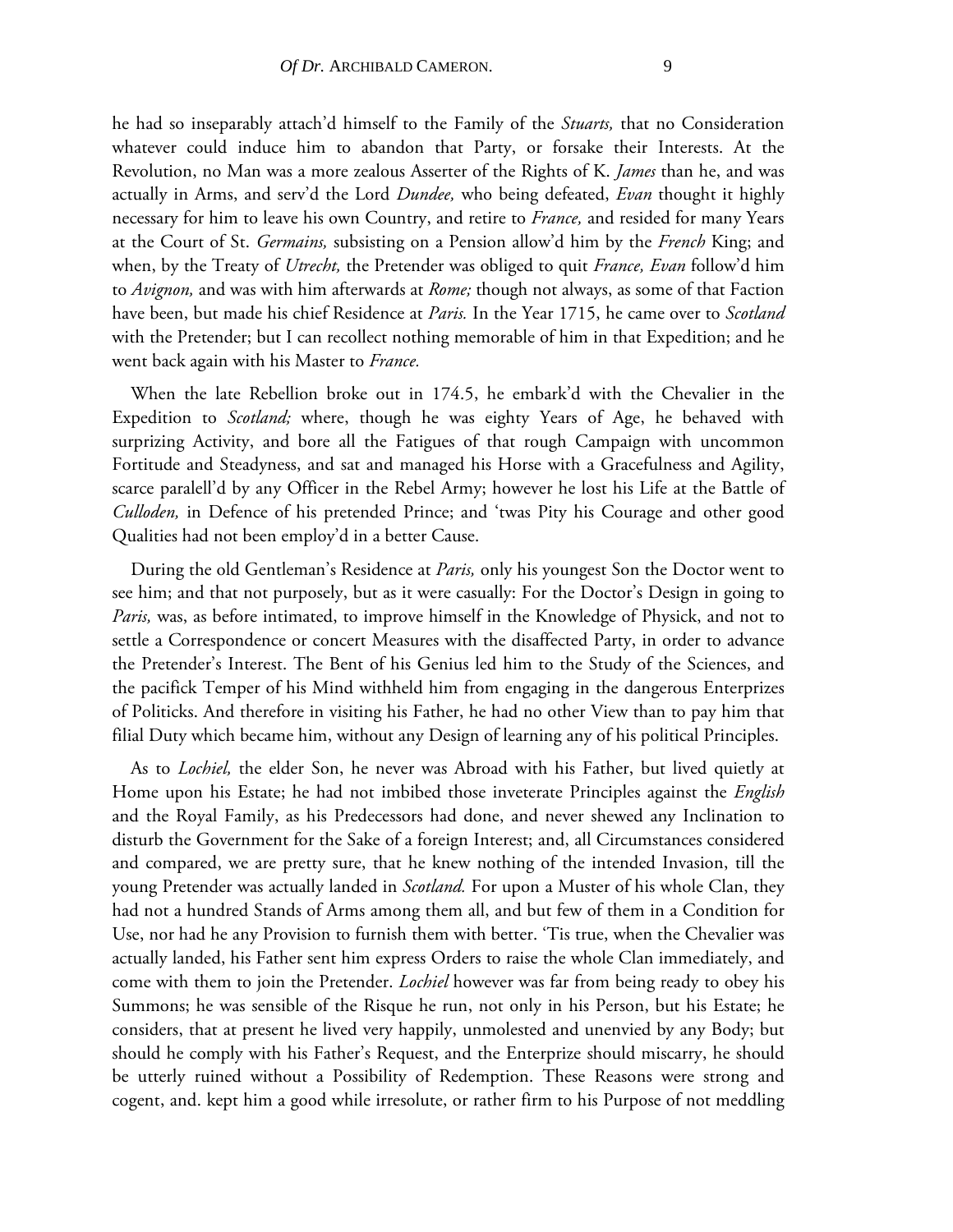in so dangerous an Affair; and so continued, notwithstanding all the Solicitations made to him to change his Mind, for the Space of six Weeks; the Chevalier and his Father were all that Time at the House of *McDonald* of *Kinlocb Moidart.* At last the young Pretender himself came to his House at *Achnacary,* with about fifty Persons in his Retinue, together with old *Cameron* his Father. On their Arrival, the old Gentleman shew'd himself immediately to his Clan, who were greatly rejoiced to see their old Chief among them again; so that it was now next to impossible for young *Lochiel* to make any longer Resistance; and in fine, he joined in their Measures, and he and his Father had the Command given them of the Clan, who were directly convocated and arm'd.

At the breaking out of the Rebellion, the Clan of the *Camerons* were judg'd to consist of about 800 fighting Men, fit to bear Arms, bold, stout Fellows, and train'd up in the Exercise of Arms: But what was more to their Praise, they were not so addicted to pilfering and robbing their Neighbours, which most of the other Clans in the *Highlands* were notorious for, particularly the *Mc Donalds:* For young *Lochiel* being a Man of Honour and Probity himself, took abundance of Pains, nor was his Brother the Doctor less assiduous in reforming the People of his Clan, and to infuse into them true Notions of Justice and Honesty. And as *Lochiel* was the chief Magistrate amongst them, he punish'd their Excesses with a becoming Severity, and at the same Time endeavour'd to inculcate into them better Principles, and juster Notions of Right and Wrong than they had hitherto learnt. So that though he was both beloved and feared by great Numbers of them, yet there were many who hated both him and his Brother, because they would not suffer them to spoil and plunder their Neighbours, which was allow'd by most of the other Chiefs of the Clans; but *Lochiel* little regarded their Clamour on that Account; he knew his Authority was sufficient to keep them in Subjection, and he gave himself no Trouble about any Thing they should report against his Administration. What Pity it is that two Gentlemen of so much Worth, and who might have done excellent Service to their King and Country, should be over-aw'd by their Father to rebel against both, and that too against their own Principles, and juster Way of Thinking.

But tho' *Lochiel* was at length prevailed upon to set up the Chevalier's Standard, yet his Brother, the Doctor, could not for a good while be prevailed with to join in their Measures; nay, it was chiefly owing to his Remonstances, that *Lochiel* so long withstood the earnest and constant Solicitations of his Father and the Chevalier, but when *Lochiel* had once listed himself in his Service, his Honour was so deeply engaged, that no Arguments or Persuasions could prevail with him to desist. But when he had mustered his Clan, and set up his Standard, he found that his Brother had left him in Disgust. This gave him a good deal of Disquietude; for he could not bear the Thought, that one so nearly related to him, should have a separate Interest. Upon which he sent a Messenger to him with an Order, requiring his immediate Attendance. The Doctor obeyed, but could not so easily be wrought upon to concur in his Brother's new Schemes. He remonstrated, in the strongest Terms, upon the unsurmountable Obstacles that he foresaw would attend the Undertaking, and the terrible Consequences of a Miscarriage. *Lochiel,* however, would take no Denial, telling him, that he did not want the Assistance of his Sword, or his Valour, but only desired he would attend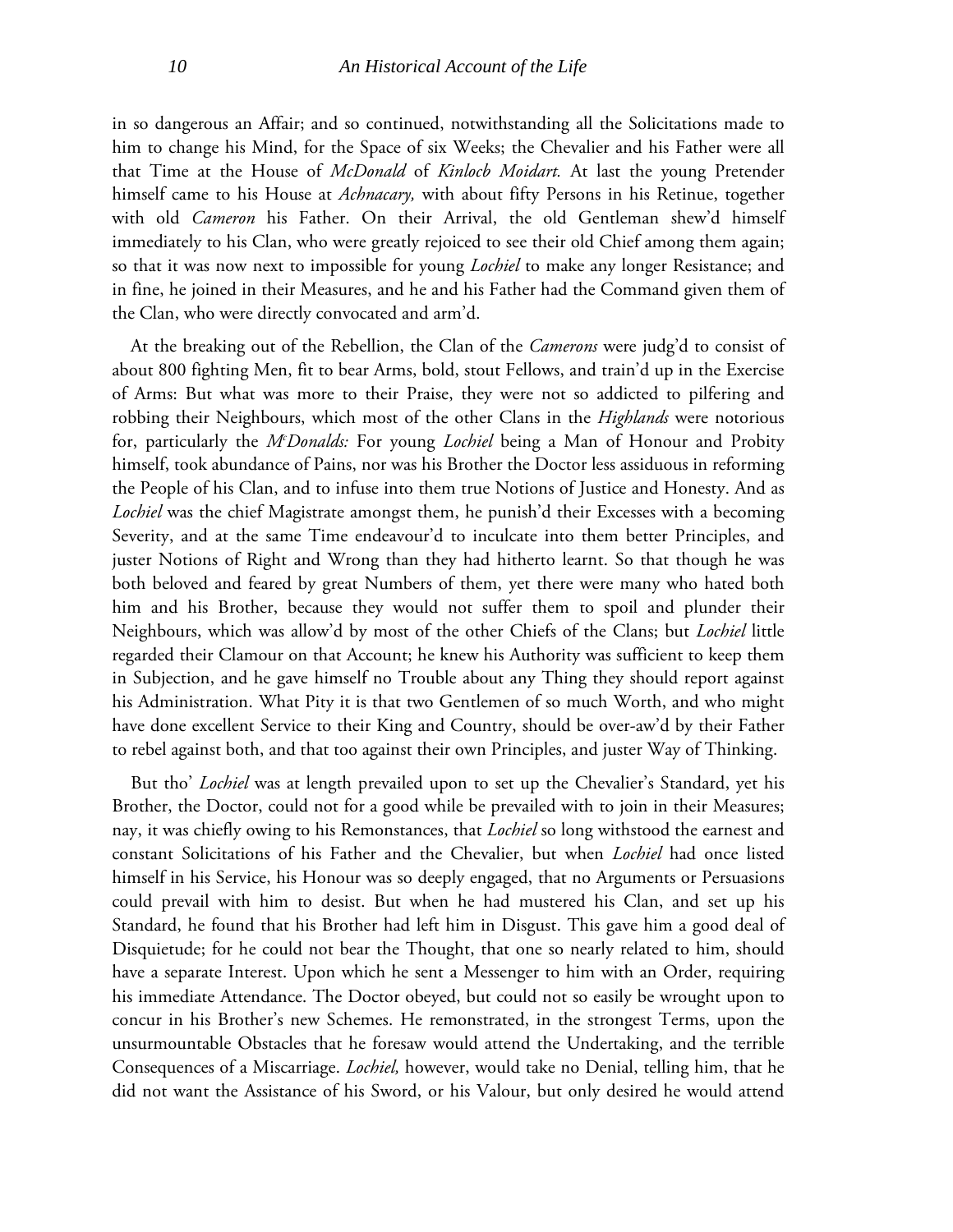him as his Companion, that he might always have the Advantage of his Advice and Skill, in case the Fortune of War should render either of them necessary. The Doctor, how ill soever he thought of the Cause, yet his Affection for his Brother, and the many signal Obligations he lay under to him, at length prevailed over all other Considerations, and he submitted to share his Breather's Fate, whatever it should be.

But tho' the Doctor was, with great Reluctance, and in a Manner forced to join his Brother's Measures, yet he absolutely refused to-accept of any Commission in the Army; neither did he act there, as ever I could learn, in any other Quality than as a Physician. He was perfectly unacquainted with the military Art, and therefore wholly unqualified to give his Advice, or even his Vote in Council, upon any Operations that were propos'd by the Chiefs or general Officers. Yet, as he was always among them, it is suppos'd, at least in the Eye of the Law, that he countenanced, encourag'd, and, as much as it was in his Power, assisted the Rebels, in all their Outrages against the Government.

Dr. *Cameron* was of so humane a Disposition, that if Credit may be given to general Report, when any wounded Prisoners were brought to him, he was as assiduous in his Care of them, as if they had fought in the Cause he espoused; and 'tis affirmed, that he never refus'd his Assistance to any one that ask'd it, whether Friend or Foe.

The Chevalier having increas'd his Army to about 2000, march'd forward, in order to enter upon Action, and advanced to *Corryerroig,* a Hill about six Miles from Fort *Augustus,*  and being inform'd that General *Cope* was coming to attack him, waited for him with a Resolution to hazard a Battle, if the Enemy was in the same Humour. The General, however, either distrusting his own Strength, or for some other Reason, best known to himself, march'd forward to *Aberdeen,* where he embark'd his Army on Board some Ships, which transported it to *Dunbar,* the nearest and best Place for landing on the South Side of the *Firth,* and there disembark'd.

The Chevalier, perceiving the Enemy had left him, put his Army in Motion, and directed his March to *Perth,* of which he took Possession, where his Father was proclaim'd King, and himself Regent of *Scotland.* Here he was join'd by several more of the Clans. After some Stay, he decamp'd from *Perth,* and proceeded in his March, till he approach'd *Edinburgh;* of which City he soon got Possession: But by what Means, and of his Behaviour there, and afterwards, we must refer the Reader to the Annals of that Time, it not being our Design to write a History of the Rebellion, but only to relate such Passages and Transactions of it, wherein *Lochiel* or his Brother had some Concern.

The Chevalier having, with very; little Trouble, got Possession of *Edinburgh,* it was not long before he was inform'd, that General *Cope* was on the March to attack him. Upon which News he led put his Army to meet and fight him. Accordingly Battle was joined at a Place called *Preston-Pans,* which proved fatal to the Royalists. Just as the Army was marching to the Attack, the Chevalier appeared at their Head, very alert, and ready to lead them to the Onset. *Lochiel,* however, who had a very great Respect and Esteem for him, earnestly entreated him to forbear exposing his Person, and advised him to take his Stand upon a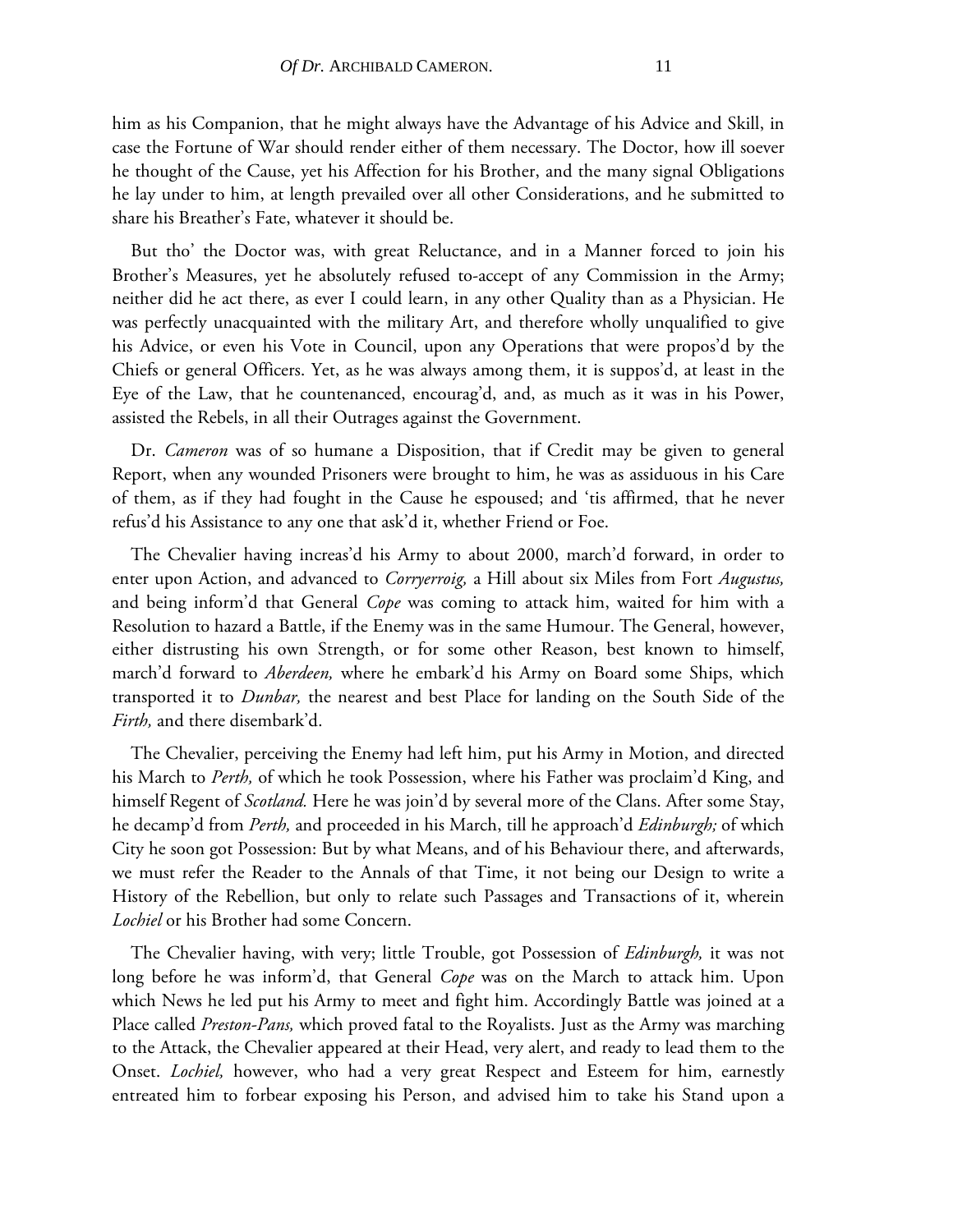rising Ground, under the Guard of a Party, from whence he might send his Orders to any Part of the Army during the Engagement, as he should see Occasion; for if any Misfortune should befal him, they were all ruined to a Man; and that too much depended on his Safety, to hazard his Person without more apparent Necessity than there was; which Advice the Chevalier follow'd, and retired with a Party to a high Field to the South-west of *Seatoun.*

The Chevalier, after the Advantage gain'd at *Prestonpans,* march'd his Army into *England;*  but as during that whole Expedition, scarce any remarkable Action happen'd, besides plundering defenceless Towns, *Lochiel* had no Opportunity to distinguish himself, till his Return into *Scotland.* At the Battle of *Falkirk,* he, at the Head of his *Camerons,* vigorously attack'd the King's Troops, and very much contributed to turn the Fortune of the Day; but in the Heat of the Action, was wounded by a Musket-ball in his Leg; which being observ'd by his Brother the Doctor, who always kept near his Person, he begg'd him to retire to have it dress'd; which he accordingly did; but as the Doctor was lending him his Assistance, he himself receiv'd a slight Wound.

On the Duke of *Cumberland's* Arrival in *Scotland,* the Chevalier retired further North, and took up his Head Quarters at *Inverness;* from whence he sent out Parties to skirmish with the Royalists; and many Encounters happen'd between them with various Success. During these Hostilities, an Opportunity fell out, which gave *Lochiel* an Occasion to discover the Generosity of his Sentiments, and his Abhorrence to Cruelties of all Kinds. Thus it was.

The *Campbels* having, all along, exerted themselves very strenuously in Behalf of the Government, had thereby exceedingly exasperated the Rebels, but especially *Cameron* of *Lochiel,* and *Alexander Macdonald* of *Keppoch.* These two Gentlemen wrote the following Letter to Mr. *Stewart of Invernakel,* dated *Glenturs, March* 20.1746.

SIR,

ESTERNIGHT we receiv'd a Letter from *Clunie,* giving an Account of the Success of **TESTERNIGHT** we receiv'd a Letter from *Clunie*, giving an Account of the Success of the Party sent by his R---- H---- (the *Chevalier*) under the Command of the Lord *George Murray,* to *Athol;* a Copy of which Letter we thought proper to send you inclosed; as you happen, for the present, to lie contiguous to the *Campbels,* 'tis our special Desire, that you instantly communicate to *Airds* the Sheriff, and other leading Men among them, our Sentiments, (which God willing, we are determined to execute) by transmitting this our Letter, and the inclosed Copy, to any the nearest to you.

IT is our Opinion, that, of all Men in *Scotland,* the *Compels* had the least Reason of any, to engage in the present War against his R---- H----'s Interest, considering they have always appear'd in Opposition to the R---- Family since the Reign of *James* VI, and have been guilty of so many Acts of Rebellion and Barbarity during that Time, that no injur'd Prince but would endeavour to resent it when God was ever pleased to put the Power in his Hands. Yet his present M----*y,* and his R---- H---- the Prince Regent, were graciously .pleased, by their respective Declarations, to forgive all past Miscarriages to the most virulent and inveterate Enemy, and even bury them in Oblivion, provided they returned to their Allegiance; and tho' they should not appear personally in Arms, in Support of their P----'s Cause, yet their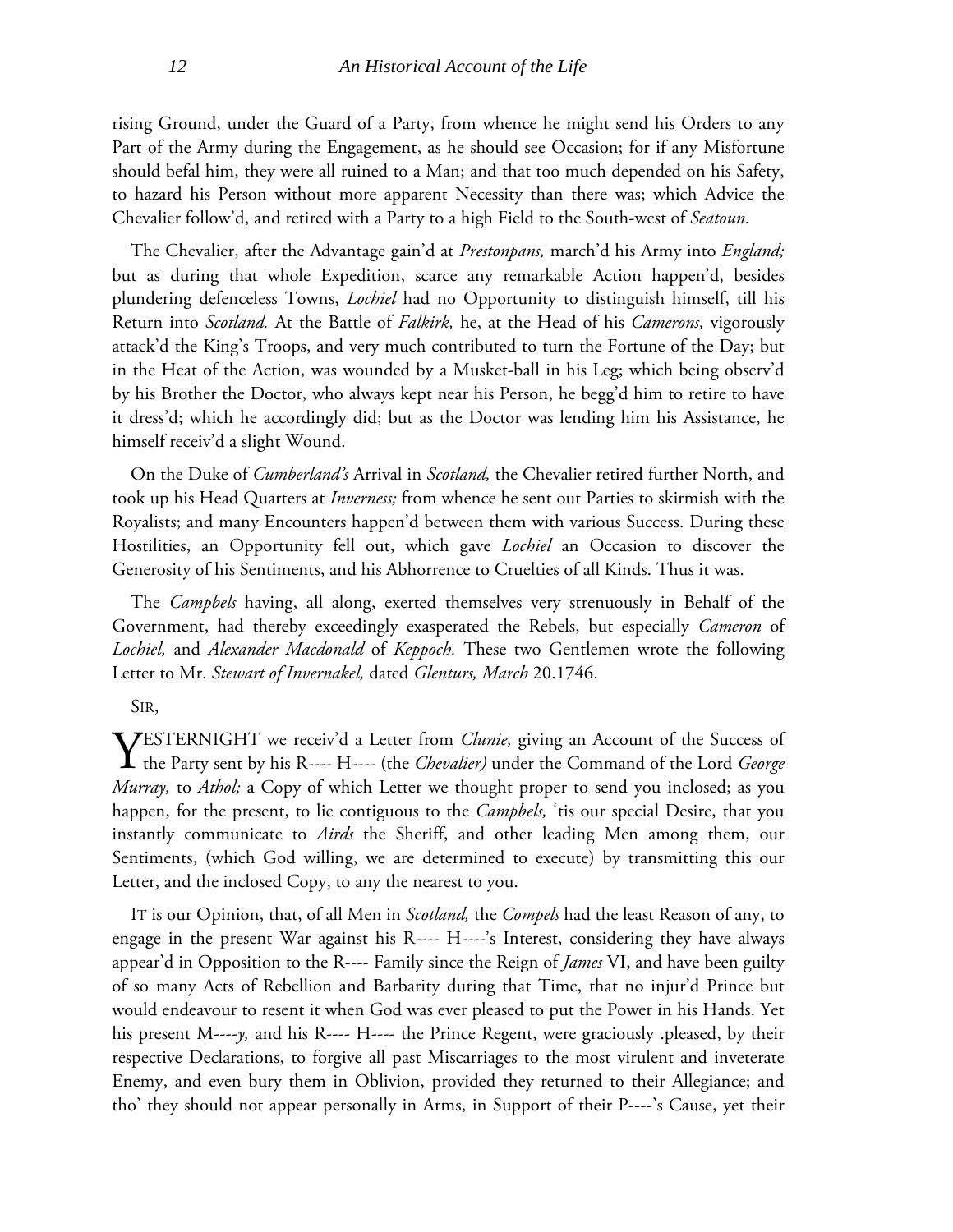standing Neuter would entitle them to the good Graces of their injur'd Sovereign. But in Spight of all the Lenity and Clemency, that a Prince could shew or promise, the *Campbels* have Openly appear'd, with their wonted Zeal for Rebellion and Usurpation, in a most officious Manner, nor could we ever form a Thought to ourselves, that any Men, endow'd with Reason and common Sense, would use their Fellow-Creatures with that Inhumanity and Barbarity, as they do; and of which we have daily Proofs by their burning of Houses, stripping of Women and Children, exposing them to the open Fields, and the Severity of the Weather, burning of Corn, houghing *(ham-stringing)* of Cattle, and killing of Horses. To enumerate the Whole, would be too tedious at this Time. They must naturally refleet that we cannot but look upon such Cruelties with Horror and Detestation, and, with Hearts full of Revenge, will certainly endeavour to make Reprisals; and we are determined to apply to his R---- H---- for Leave and an Order to enter their Country, with full Power to act at Discretion; and if we are lucky enough to obtain it, we shall shew, that we are not to make War against Women, and the Brute Creation, but against Men; and as God was pleased to put so many of them in our Hands, we hope to prevail with his R---- H---- to hang a *Campbel* for every House that shall hereafter be burnt by them.

NOTWITHSTANDING the many scandalous and malicious Aspersions, industrously contrived by our Enemies, they could never, since the Commencement of the War, impeach us with any Acts of Hostility, that had the least Tendency to such a Cruelty, tho' we had it in our Powers is barbarous enough to execute it.

WHEN Courage fails against Men, it betrays Cowardise to a great Degree, to vent the Spleen against Brutes, Houses, Women, and Children, that cannot resist: We are not ignorant of their villainous Intentions, by the intercepted Letter from the Sheriff *Airds,* &c. which plainly discovers, that it was by their Application, that their General *Cumberland*  granted Orders for burning, *&c*. which he could not be answerable for to the *British*  Parliament, being most certain, that such Barbarity could never be countenanced by any Christian Senete,

> *(Sign'd)* DONALD CAMERON, of *Lochiel.* ALEX. MAC DONNELL of *Keppoch.*

**T** CANNOT omit taking Notice, that my People have been the first that have felt the **CANNOT** omit taking Notice, that my People have been the first that have felt the cowardly Barbarity of my pretended *Campbel* Friends; I shall desire to live, to have an Opportunity of thanking them for it in the open Field.

#### *[Sign'd)* DONALD CAMERON.

The Battle of *Culloden,* which put a final Period to the Rebellion, and all the Pretender's Hopes of sitting on the *British* Throne, was likewise fatal to vast Numbers of his Followers and Adherents; Multitudes of whose Carcases *spread* the bloody Field; and they that escaped, were but reserved to suffer infinite Difficulties and Hazards, The *Camerons* behaved with their usual Bravery, and *Lochiel* their chief was sorely wounded in the Ankle. Being overpowered and obliged to retire before his Enemy, he was closely attended by his Brother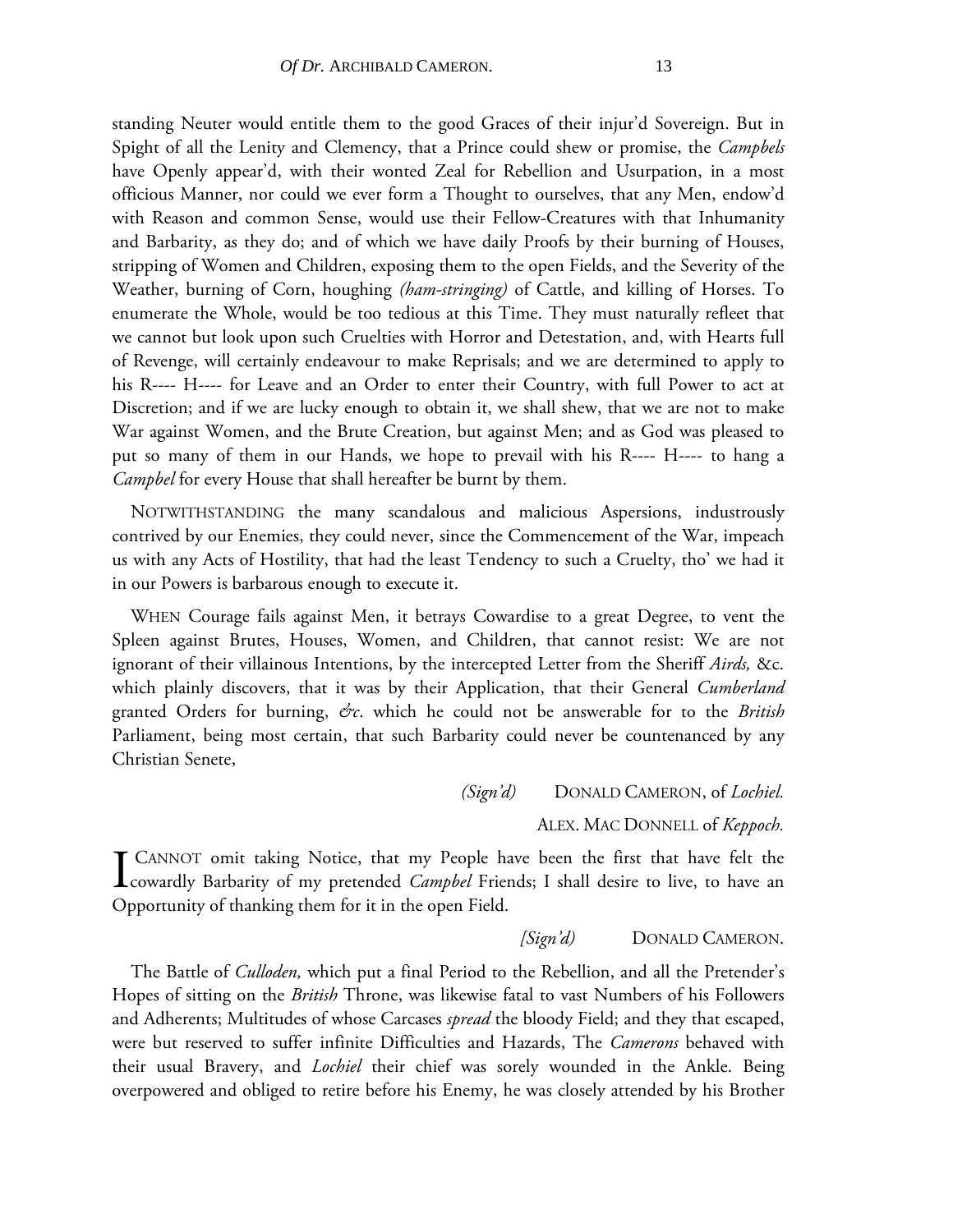the Doctor, who dressed, and took all imaginable Care of his Wound, till it was healed. The next Day, *Lochiel* marched with his Clan to the Side of a Hill, where he drew them up, and ordered the Pipes to play all the following Night, such Tune as he knew, would best divert and amuse them in their present melancholy Circumstances. The next *Morning,* finding there was no Likelihood of his being join'd by any considerable Force, and that there was no Subsistence for' his Troops, marched away for *Lochabar*, along those Hills that separate that County from *Badenoch*, and in two Days came to *Glengary*, where he found his unhappy Master, whose Grief was renewed on the Sight of his Friend. *Lochiel,* and so many miserable Objects with him; *Lochiel* himself dangerously wounded in the Ankle, and hardly able to travel, and a great Part of his Men in no better, many of them in a much worse Condition, tho' Dr. *Cameron* did all in his Power to relieve them in their Misery. Nothing was heard among them but Lamentations for their Miscarriage, and their present Misery and Distress, Groans uttered from a Sense of their aking Wounds; and many ready to drop under the Weight of their own Bodies, thro' Fatigue and Want of Refreshment. This was a Heartbreaking Sight to the Chevalier, who was less able to bear the Misfortunes of others than he was his own.

BUT nothing could exceed the Love of the *Camerons* for their *Lochiel,* unless it was that of the *Macdonalds* for their *Keppoch:* For being wounded in the very Height and Fury of the Battle, two of them took hold of his Legs, a third supported his Head, while the Rest posted themselves round him as an impregnable Bulwark; and in that Manner carried him from the Field, over the small River *Nairn,* to a Place of Safety.

*GLENGARY* having refreshed his Guests with Butter, Cheese, Milk, and Usquebaugh (a favourite Liquor among the Highlanders) the Chevalier held a Council of War with his Officers, wherein it was moved, to set up a Standard near that Place, and issue out Orders for the dispersed Troops to repair to it. This Proposal was agreed to by some who thought it was the best Method they could take, to secure themselves from being taken by the Enemy, as they certainly would be, in Case they were to separate, or wander about in small Parties. The Chevalier, however, truely informed them, that he had no more Money to give them; and therefore, unless they were able to force the Royalists in their Camp, they would run the utmost Hazard of-having their Subsistence cut off. *Sullivan* and *Sberridan* spoke on the same Side, and expatiated on the Madness and Folly of such a Project. However, to keep their Fidelity and Constancy to their Master unshaken, these two Gentlemen assured them, that, upon their certain Knowledge, there were large Supplies of Men and Money, at that Instant, coming to them from *France,* and expected every Day, which would undoubtedly give a very favourable Turn to their Master's Affairs.

At length after much Debate, it was agreed, that the *Camerons* would keep in a Body, and march together to *Achnacory, Lochiel's* Seat, on the Road to *Fort-William,* and about nine Miles from it; where, by their patrolling Parties, they might observe the Motions of the Royalists; while the Chevalier, with the Corps under him, performed the same Service upon the Quarter toward *Inverness.*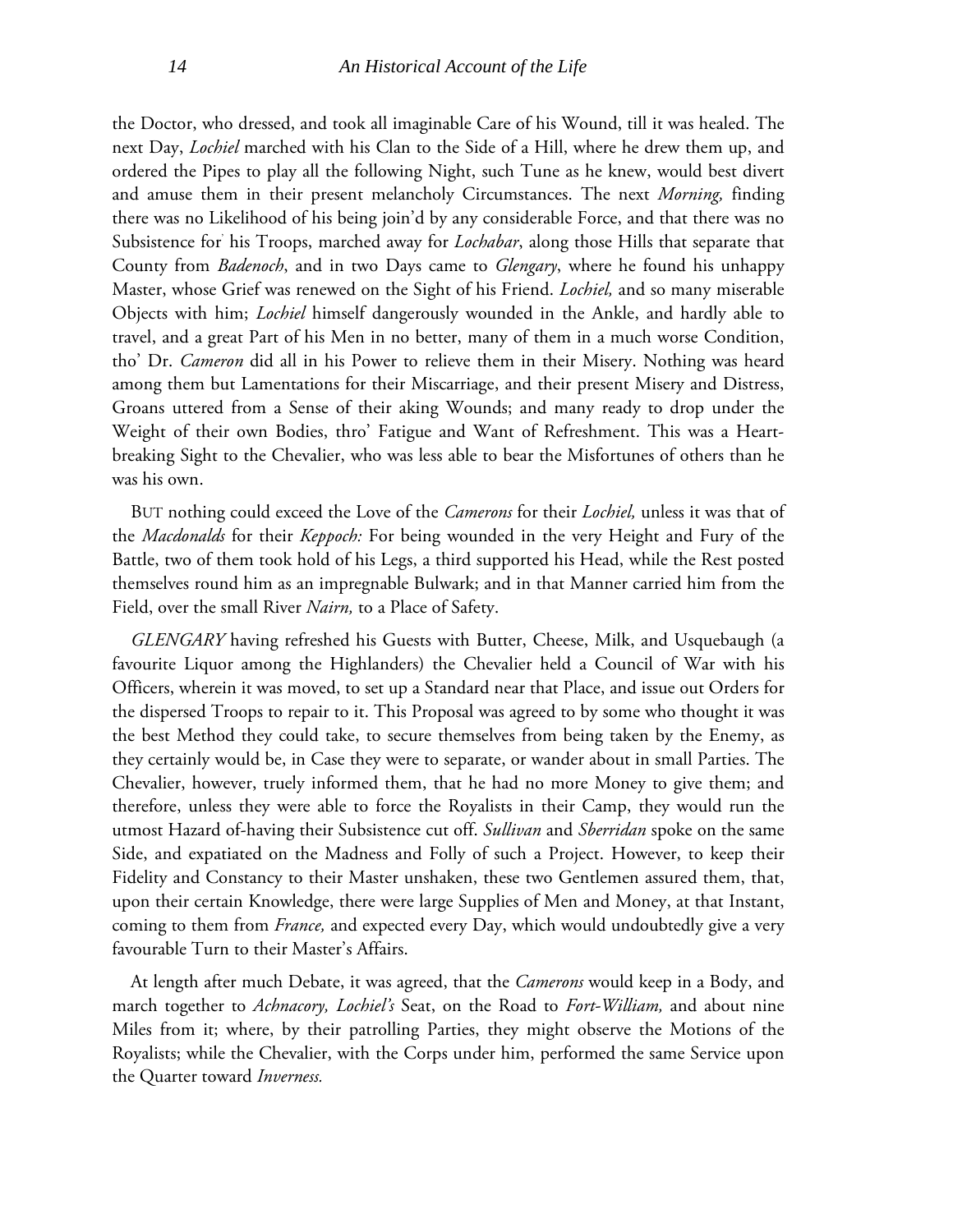PURSUANT to this Resolution, *Lochiel* with his *Camerons* marched away for *Athnacary;* and the first Thing they did, on their Arrival there, was, to secure their best Effects in the Woods, and subterraneous Caverns, of which there were many in that Part of the Country; and considering how soon the Royalists might deprive them of their Cattle, they killed and fed upon them in a very plentiful Manner.

IN the mean Time, several of the broken Corps and Straglers, that had hid themselves from the Fury of the Enemy, some half dead with their Wounds, and all near famished for Want of Nourishment, were continually coming in, and gave dismal Accounts, tho' often at the Expence of Truth, of the Cruelty of the Royalists: For, I believe, it will be allowed, that never was less Barbarity shewn on the like Occasion, as might be undeniably proved from History. The Chevalier was extremely affected at the piteous and lamentable Accounts they gave, and usually said, 'I am sorry to have brought any such Hardships upon this poor People; and the best Way to prevent the like for the Future, is to give over all further Attempts; for our Cause is now desperate, and would to God I had died in the Field!' The Duke of *Perth,* however, and the other Noblemen, being willing to dissipate his Melancholy and relieve his Spirits, proposed a Hunting Match: For, said they, 'by this Means we may better escape the Search of the Troops, if advancing towards us, or perhaps they may pass by us, as Gentlemen only taking their Diversion:' This was agreed to, and they diverted themselves in this Manner for some Days, when they were informed of the March of General *Campbel,* with a large Body of the *Argyleshire* Militia from *Inverness.* Upon which the Chevalier, with the Chiefs who were with him, *Sullivan* and *Sherridan,* and about forty others, marched away to *Achnacary,* where they found *Lochiel,* who was then under the Care of Dr. *Cameron* his Brother, for the Cure of his Wounds. *Lochiel* no sooner saw them, but presently guessing the Truth, hastily asked the Chevalier, what Body of the Royalists it was that they had retired from? 'The *Campbels,* said he, and added, And by this Time, I believe, they are at *Glengary,* for they set out Yesterday from *Inverness?'* 'I thought so, answered *Lochiel;* for those Men would surely, not be the last to the ruining of us, as they have done many other brave and loyal Clans.' The Chevalier, upon hearing this, would have gone away directly, had not *Lochiel* assured him, that the *Campbels* would be very careful to desolate the Places through which they pasted. 'Consider, said he, that *Stratherrick* and *Glengary* lie betwixt them and me, and these to be sure, they will sift e're they come to their, Place.' He was so far right in his Conjecture, that tho' they behaved civilly enough in the Places where they came, yet they made a very strict Search all over *Stratherrick* for Lord *Lovat,* who had left his Abode about two Hours after the Chevalier had taken his Leave of him.

THE Chevalier being prevailed upon by *Lochiel's* Arguments, sat down to Table, which was plentifully spread with Provisions of all Sorts, and Wine, and other Liquors in Abundance, which the Highlanders get, at a very cheap Rate, from *France;* for there being no Officers of Excise in those Parts, except at *Fort-William,* where there is a Garrison, prodigious Quantities of Liquors are run upon that Coast, in Exchange for their Cattle, which they slaughter and barrel up for that Purpose:

LOCHIEL, however mistaken in his political Notions, was, as hath been before observed, a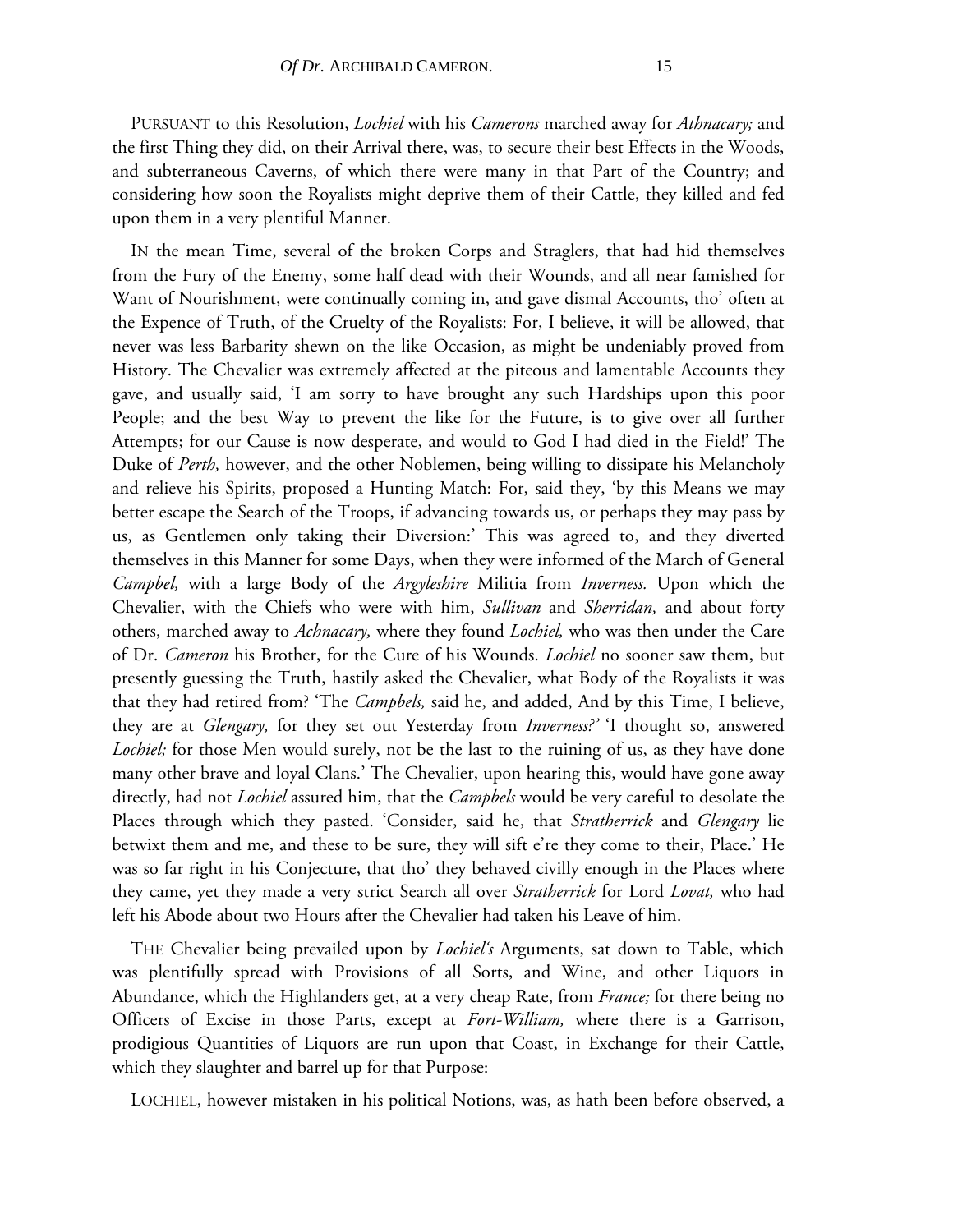Gentleman of strict Honour, and inviolably attached to the Chevalier's Interest; with him, therefore, he consulted, what was best to be done in this Emergency. Some advised to fight the *Campbels* as soon as they came up; others disapproved that Proposal, as it would farther enrage the Enemy, weaken, themselves and furnish the *Campbels* with Pretences to dispossess them of their Goods and Chattels, which they would enjoy as a Reward of their Service. After much Debate, it was concluded to sculk about in a Body, till, the promised Succours from *France* arrived. 'But, said *Lochiel,* since the Enemy is so very near us, let us live as well as possible in the mean Time, lest those come to take up our Goods, who will give us little or no Thanks for them. Mean while my Clan may be driving their Cattle to the securest Places, and my Servants concealing, my most valuable Effects.'

The *Camerons* took his Advice, and drove their Cattle into Places of the greatest Safety, and then went down *Morvain,* and drew themselves into a Body, as by their Chief they were directed. In the mean Time his Servants buried his Plate, and best Furniture in the Caves and Hollows that were about his House; which being done, and the Enemy approaching, the whole Company left the House, which was soon afterwards burnt down to the Ground.

SOME Time after, a Party of Brigadier *Houghton's* Regiment coming to *Acknacary,* and finding every Thing desolated and destroy'd and Nobody to be seen, search'd for the Treasure, which, they supposed, might be hid thereabouts but, probably would have lost their Labour, had they not spied the Gardener, who being anxious for the Safety of his Master's Effects, lurk'd about the Place, Him they secured and examined; but on his pretending Ignorance, they tied him. to two Halberts, and lashed him •n the naked Back with Rods, till the Smart forced him to discover the Place of Concealment, where they found the hidden Treasure, and then dismiss'd the Man to his Master to acquaint -him with what he had seen and suffered.

IN the mean Time, *Lochiel,* with the Chevalier and his Retinue, having left *Achnacary,*  were come to the Green of *Keppoch,* and took up his Lodgings in that Chiefs House; where he was no sooner arriv'd, but his Ears were pierced with the Cries and Lamentations of a widow and six fatherless Children; for *Keppqcb* was dead of the wounds he received at the Battle of *Culloden,* and his Clan were just return'd from the Funeral of their Master. This mournful Scene afflicted the Chevalier to the very Soul, and melted his whole Retinue into Tears. *Lochiel* however, and the two *Irish* Favourites, endeavour'd to argue him into a better Sense of Things, and said, it was below the Dignity of a Man, and unworthy of a Christian, to indulge an Excess of Grief in the Day of Adversity, and the Chevalier, recollecting his scatter'd Spirits, said, 'We must act and not mourn; and I think it is proper, that these People (pointing to the *Macdonalds* of *Keppoch)* should join with the *Camcrons,* and keep in a Body, till an Opportunity offers, either of making Head against the Usurper's Forces, or else getting over to *France,* where I shall be sure to get them incorporated with the *Scots* and *Irish* Regiments in the Pay of that Crown.' This Proposal was approved; and after the whole Company had refresh'd themselves with a plentiful Dinner, the Servants of *Keppoch* were ordered to carry away and secrete the most valuable Effects in the House, which they did so effectually, that the Royalists could never find them, tho' the House was burnt to the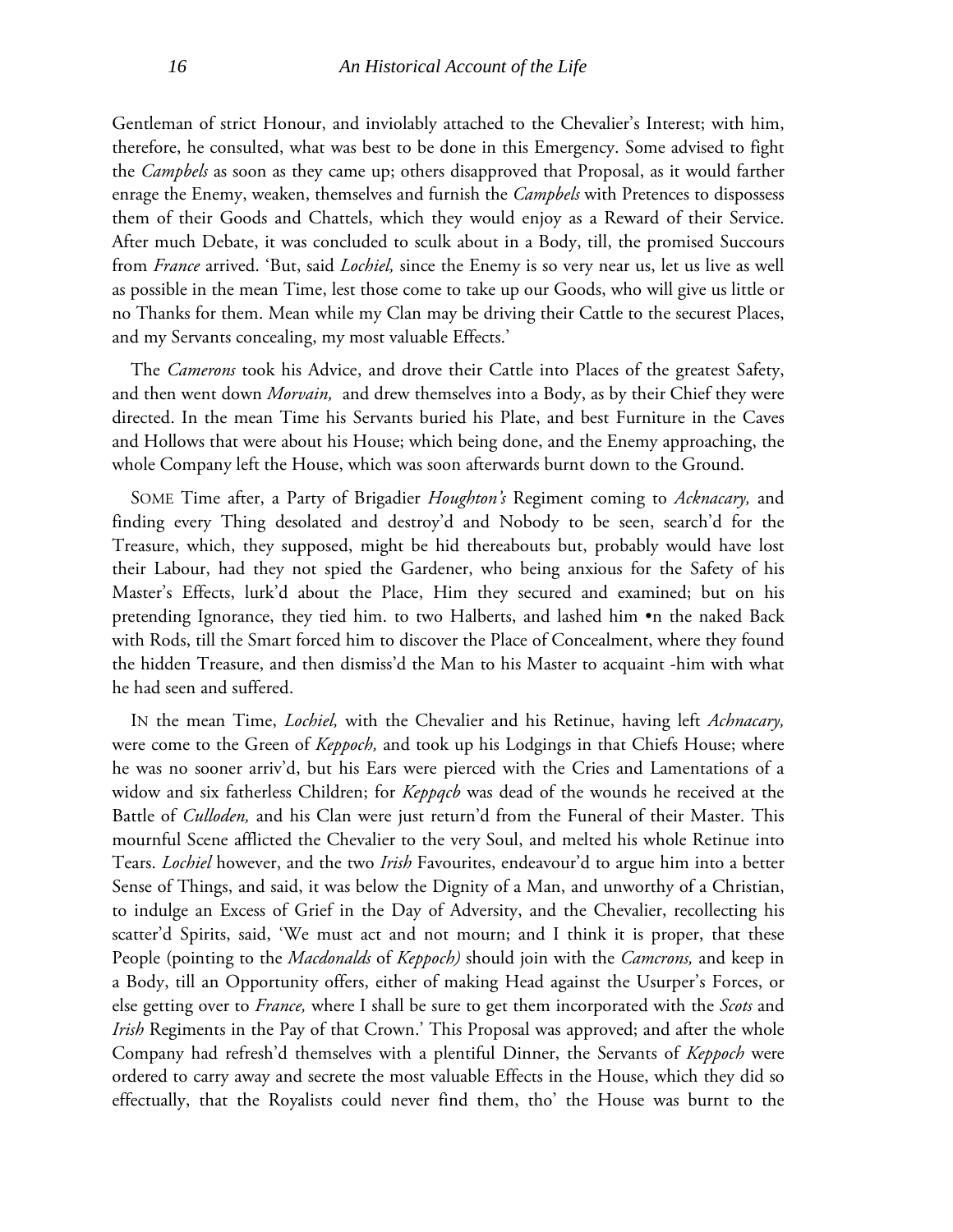Ground.

THE Chevalier and his Chiefs, in the mean while, held fresh Consultation, in which they came to the following Resolution. 'That *Lochiel,* with the *Camerons* and *Macdonalds,* should keep in a Body, and favour any Landings from *France*, while the Chevalier, with his Favourites, *Sullivan, Sheridan,* and others, were to traverse the Isle, and endeavour to raise such a Force, as with the Succour from abroad, might enable him to make a Stand.\* The next Morning they set out for *Glenphillin,* where at his first Landing, the *Camerons* erected his Standard. Here they made a Cave the place of their Residence, placed at proper Distances, for Six Miles around. They were provided with every Thing for the Support of Life; but the Chevalier being uneasy in his Mind, after three Days Abode there, set out for the Isles.

Immediately after the Battle of *Culloden,* the Duke of *Cumberland* issued a Proclamation, promising Mercy to those who peaceably subsisted, and threatening vengeance to those that were refractory; which had such an Effect, that great Numbers laid down their Arms, and were sent quietly to their own Homes. So that by the 20th of *May,* most of the Clans, together with many of their Chiefs, had embraced the Duke's Terms; and scarce any Continued in Arms, except the *Camerons,* some of the *Macdorialds* of *Keppoch,* and *John Roy Steuart.*

*Lochiel* remained a considerable Time in the Cave, while the Chevalier wandered up and down the Country, suffering many Evils, and in continual Danger of falling into the Hands of his Enemies; yet still looking out for some *French* Ship that might carry him away. At length a small Schooner of about 18 or 20 Tons, arrived in the Harbour of *Flota,* in the Isle *of South Uist,* where the Chevalier, his friend *Lochiel,* and Dr. *Cameron* happen'd then to be. In this Vessel they joyfully embark'd, and the next Morning; which was *September* 17, they set Sail for *Bologn,* where, after a quick Passage, they safely arrived, to the Surprize of their Friends, and their own great Satisfaction.

*Lochiel* had immediately a Regiment given him in the *French* Army, and the Doctor was made Physician to the same, and so continued to the Death of his Brother, which happen'd in *September* 1748. After this, he was Physician to the Lord *Ogilvie's* Regiment; now quartered at *Lisle.*

About three Years ago a Collection was made among those who were Friends to the Pretender's Cause, for the Support of his unhappy Adherents Abroad. Dr. *Cameron* then came over to *England* to receive a Part of those Contributions. Another Collection has been set on Foot for the same Purpose, and the Doctor made Instances to his Friends here in *England,* for a Part in the same; representing by his Letters that his Pay in the Army was not sufficient to support him and his numerous Family. But after many Solicitations, not receiving any satisfactory Answer, came over himself; and this was the Business that brought him to *Scotland,* when he was discovered and brought to *London.* The Manner of his Apprehension we are well assured was as follows:

ON *Monday March* 26, Dr. *Cameron,* Brother to *Lochiel,* who was engaged in the last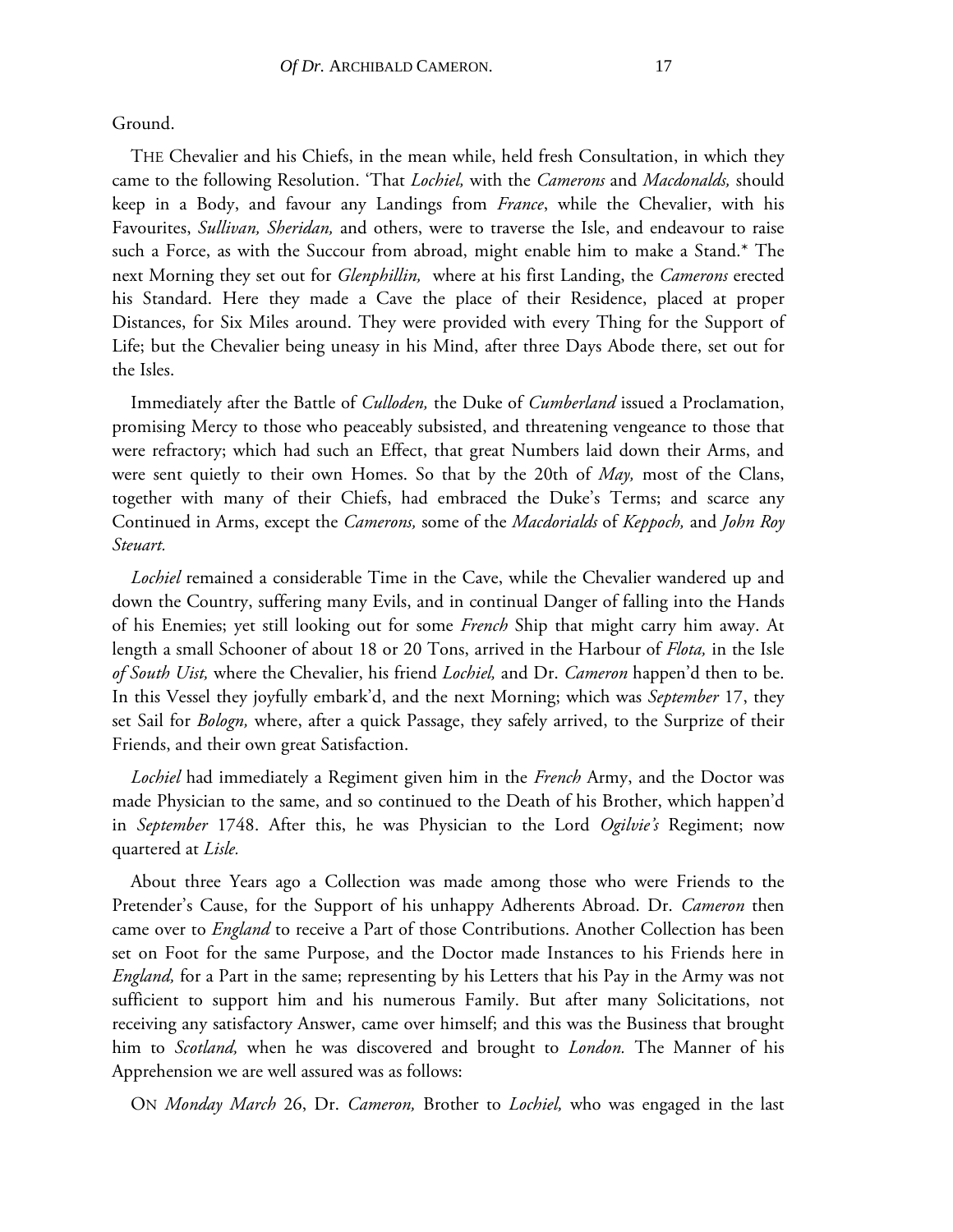Rebellion and attainted, was brought Prisoner to the Castle of *Edinburgh;* he was taken by a Party of Lord *George Beauclerk's* Regiments who was detached from the Fort at *Inversnaid* in Search of him; this Detachment was commanded by one Capt. *Graven:* They had Information of the House where he was to stay some Days, but in their March to it, were obliged to pass through two small Villages; at the End of the first they saw a little Girl, who, as soon as she perceived Soldiers, ran as fast as she could; a Serjeant and two or three Men pursued her, but she reached the other Village before they could overtake her; and there she sent off a Boy, who seemed to be placed there to give Intelligence of the Approach of the Soldiers. The Soldiers then pursued the Boy, but finding they were not able to come up with him, the Serjeant called out to his Men to present their Pieces, as if they intended to shoot him: The Boy on this, turning round, begg'd his Life; they secured him, and then went to the House where the Doctor was, which they beset on all Sides. The Disposition the Captain made was admirable; he with some of his Men marched up to the Front of the House, but was soon discovered from the Window, where he was immediately secured by the Serjeant before-mentioned, who was placed there, as the Captain very judiciously suspected the Doctor might attempt all Escape from that Part of the House.

When he was brought to the Castle here, the Lord Justice *Clark,* went to him and told him, "You are the only Man in your Circumstances, that ever I had Occasion to speak to, (since I have been engaged in Business) whose Answer to me could be of no Prejudice to him. Because you are to be carried to *London,* and there are Witnesses ready to appear against you at the Court of King's Bench, to prove that you are the identical Doctor *Cameron* mentioned in the Bill of Attainder; this, Sir, will condemn you, and you are to have no further Trial, "This struck him, and after some Pause, he replied, "That he did not come over with a political Design, but only to transact some Affairs relating to *Lochiel's* Estate."

AMONG other Methods which the Parliament took to extinguish the Pretender's Hopes for the future, they made an Act to attaint several eminent Persons among the Rebels, in Case they did not surrender themselves to the Government by a Day appointed. None of them, however, that were therein mentioned, came in or surrender'd, except Secretary *Murray,* who thought to merit the Favour of -the Government by becoming Evidence against Lord *Lovat.* Dr. *Cameron* was unhappily in the same List, and consequently liable to the Penalty of the Statute whenever he should be taken in the Realms.

AFTER Dr. *Cameron* had been some Time a Prisoner in *Edinburgh* Castle, he was convey'd to *London;* and after his Arrival, was examined before the Council at the *Cockpit,* where he disowned himself to be the identical Person mentioned in the Bill of Attainder, which obliged the Secretaries to look out for some of those Witnesses, who had given Evidence at the Trials of the Rebels in 1746.

THURSDAY Morning, *May* 17, Dr. *Cameron* was carried from the Tower (attended by several of the Wardens and a Party of the Guards) to the Court of King's-Bench, and there arraign'd upon the Act of Attainder passed against him and others, for being in the late Rebellion, and not surrendering in due Time: The four Judges were on the Bench; and the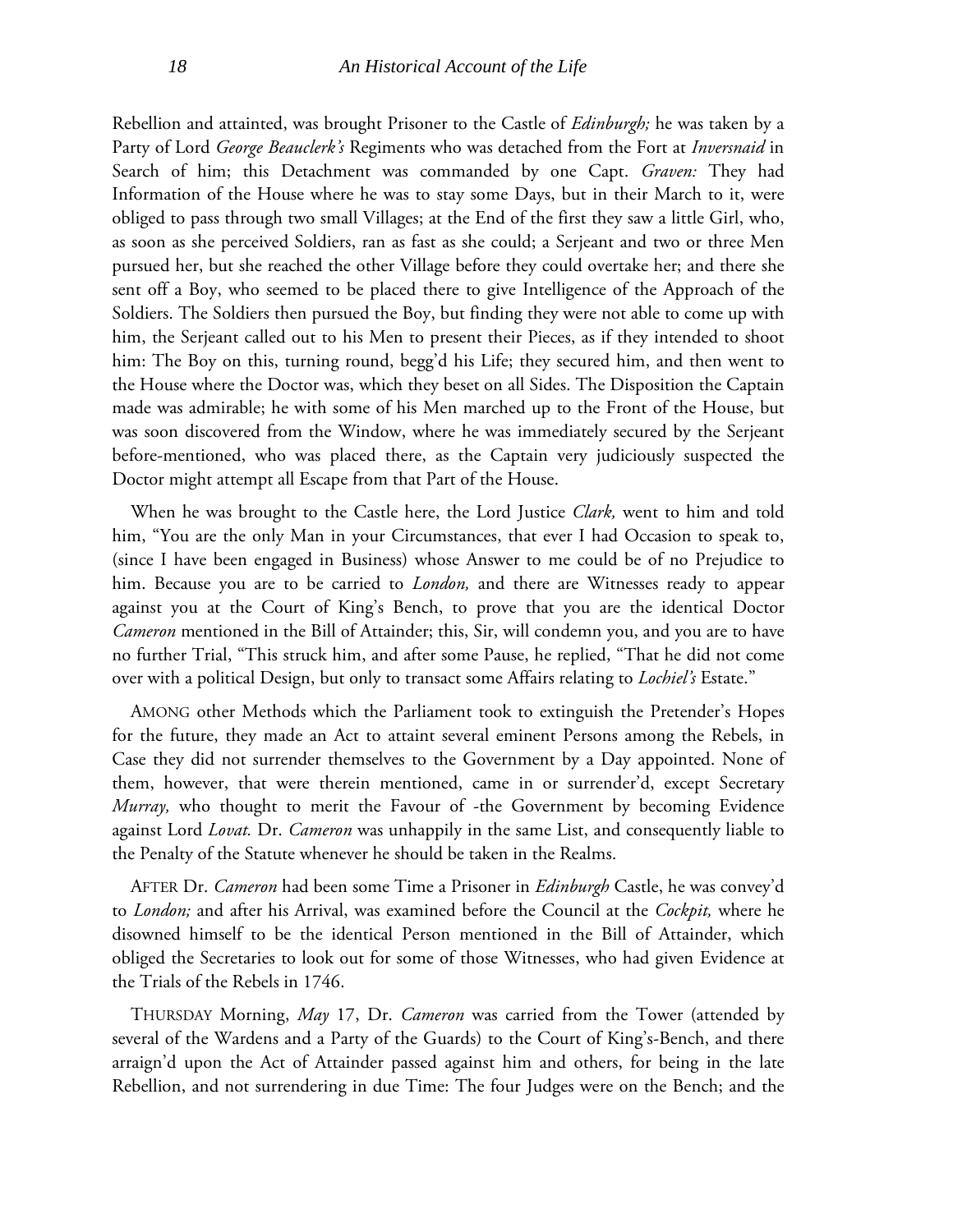Prisoner not being desirous to give the Court any Trouble, readily acknowledged himself to be the identical Person; whereupon, after due Deliberation, the Lord Chief Justice *Lee* pronounced the following moving Sentence; 'You *Archibald Cameron* of *Lochiel,* In that \* Part of *Great Britain* called *Scotland,* must be removed from hence to his Majesty's Prison of the Tower of *Lmdin,* from whence you came, and on *Thursday* the 7th of *June* next your Body to be drawn on a Sledge to the Place of Execution, there to be hanged, not till you are dead your Bowels to be taken out, your Body quartered, and your Head cut off, and affixed at the King's Disposal, and the Lord have Mercy on your Soul.' On receiving the Sentence, he made a genteel Bow, and only desired he might have Leave to send for his Wife, who with seven Children, entirely dependant on him for Support, are now at *Lisle* in *Flanders,* which was granted. He said, that in 1746, he came from *France* to surrender himself, agreeable to the Proclamation, but was prevented by -an Accident happening in his Family. He behaved with great Resolution before the Court, and answered to every Question with a becoming Decency.

DURING the Interval between the Sentence and his Execution, his Wife used all possible Means to obtain a Pardon, by delivering a Petition to his Majesty, another to her Royal Highness the Princess of Wales, and to several of the Nobility; but without Effect: For on *Thursday, June* 7th he was conveyed in a Hurdle from the Tower, to *Tyburn,* and there executed agreeable to his Sentence. His Behaviour was all along firm and intrepid, yet decent and solid, and becoming a Man who expected, yet seared not, the Stroke of Death.

ON *Wednesday,* Orders were sent to the *Tower* that the Gates should be shut at Six o'Clock in the Evening, and no Persons whatever admitted thro' after that Hour, to prevent any Attempts that might be made to favour his Escape.

As soon as his Wife arrived from *Flanders,* she immediately repaired to her Husband in the Tower, who received her with all that Tenderness and Affection, which the Greatness and Solemnity of the Occasion could inspire. The Grief and Anguish of her Soul is much more easily imagined than described. She came to take her last Farewel of him, who, by all the Ties of mutual Affection, was dearer to her than all the World. And as an Aggravation to her Affliction, she not only saw herself about to be deprived of an affectionate Husband, but to be left destitute of a Support for herself, and her numerous Family. Their Children, the dear Pledges of their Loves, must now be exposed to all the Necessities and Casualties of Life, without the Patronage of a kind and indulgent Father to have recourse to for Advice and Assistance. The Consideration of this Train of Evils, now hastening upon her, made such a strong Impression on her Mind, as to force a Flood of Tears from her mournful Eyes. The Doctor comforted her as well as he could, and desired her to use all the Means in her Power to save his Life, which was to present a Petition in his Favour to his Majesty, who, perhaps, might be prevailed upon to save him.

In the Morning of his Execution, she took her last Leave of him, indeed it was a very mournful one, and melted those who saw it into Tears. The Excess of her Grief has so affected her Senses, that she is now distracted; so great was her Love for her Husband, and so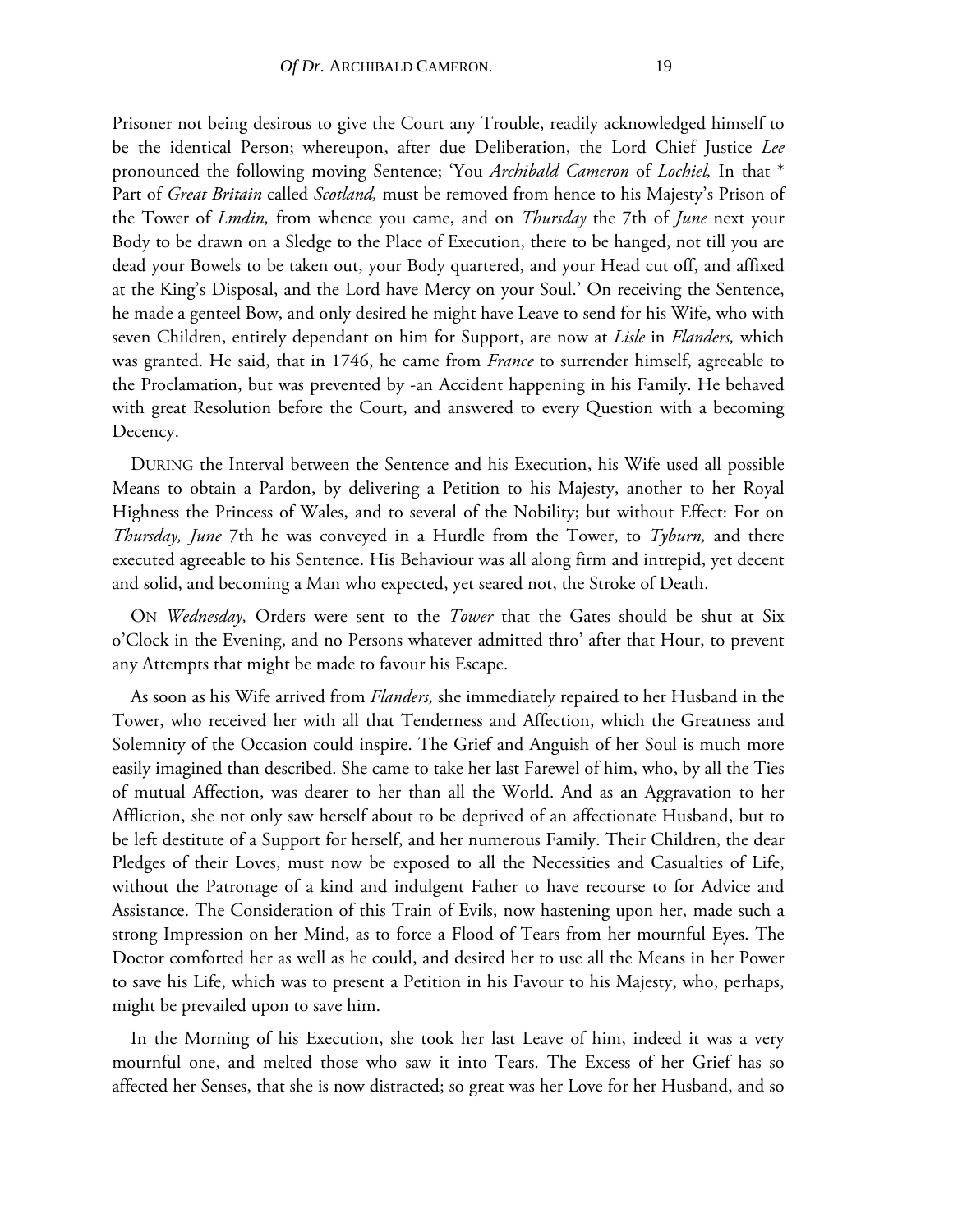intense; her Sorrow for his sad Catastrophe.

As soon as she was gone, the Doctor put himself in a Readiness to receive the Sheriff- and those who were sent to conduct him to his Execution. Accordingly, about Ten o'Clock he was brought out of the *Tower,* by a Party of the Horse Guards who delivered him to the Sheriffs of *London* and *Middlesex* as soon as he was come without the *Tower-Gate.* He was then put into the Hurdle, to which he was fastened by the Executioner. In this Manner he was drawn thro' the City, attended by Sir *Richard Glynn,* one of the Sheriffs, and under the Care of the Sheriff's-Officers and Constables, to the Place of Execution. Sir *Charles Asgill,*  left the Prisoner at the *Tower,* and Sir *Richard Glynn* followed the Sledge from the *Tower,* in his Chariot, to *Tyburn.*

THE Doctor was dressed in a light coloured Coat, red Waistcoat and Breeches, and new Bag-wig. In his Passage thro' the Streets, he was observed to look about, as if in Admiration of the vast Multitude of Spectators that crouded the Streets, Windows, and Balconies to see him pass, and bowed to several Persons; about Twelve o'Clock he arrived at the Place of Execution.

BEING arrived at the Place of Execution, and helped into the Cart, he desired to speak with the Sheriff; who being come to him, the Doctor entreated the Favour of him, that he would give Orders to his Officers to let his Body hang till he was quite dead, before the Executioner begun his further Operation. The Sheriff promised to oblige him In his Request; and accordingly the Body was permitted to hang full three Quarters of an Hour, and was not cut down before it was very certain, that no Life was remaining in him.

HE had likewise some Discourse with the Executioner about the Disposal of his Body after Execution was performed, which he desired might be decently put in a Coffin, and conveyed to Mr. *Stephenson's* the Undertaker, and that his Cloaths might be given to his Friends, in lieu of which, that he might not lose his usual Perquisite, he bid him take what Money was in his Pockets.

WHILE he was in the Cart, a Gentleman, in a Lay Habit, came to him, and pray'd with him for about a Quarter of an Hour, and then left him to his private Devotions. From this Incident, the Spectators imagined that the Doctor was a *Roman Catholic,* and that the Gentleman who pray'd with him, was a Priest.

BUT whatever his Religion was, he died with great Steadiness, Constancy, and Resolution, without any visible Alteration in his Countenance or Behaviour; but perfectly resign'd to the Will of Heaven, and chearfully acquiescing with the Sentence which the Laws of his Country had passed upon him.

HE made no publick Profession of his Faith, nor declared what Religion he was of; nor did he address the People in a Speech; nor did he give any Letters or Papers to the Sheriff, or any other Gentleman present at the Execution: So that if any Thing of this Kind should hereafter be publish'd, we may look upon it as spurious.

HIS Body being taken down from the Gallows, the Executioner cut off the Head, and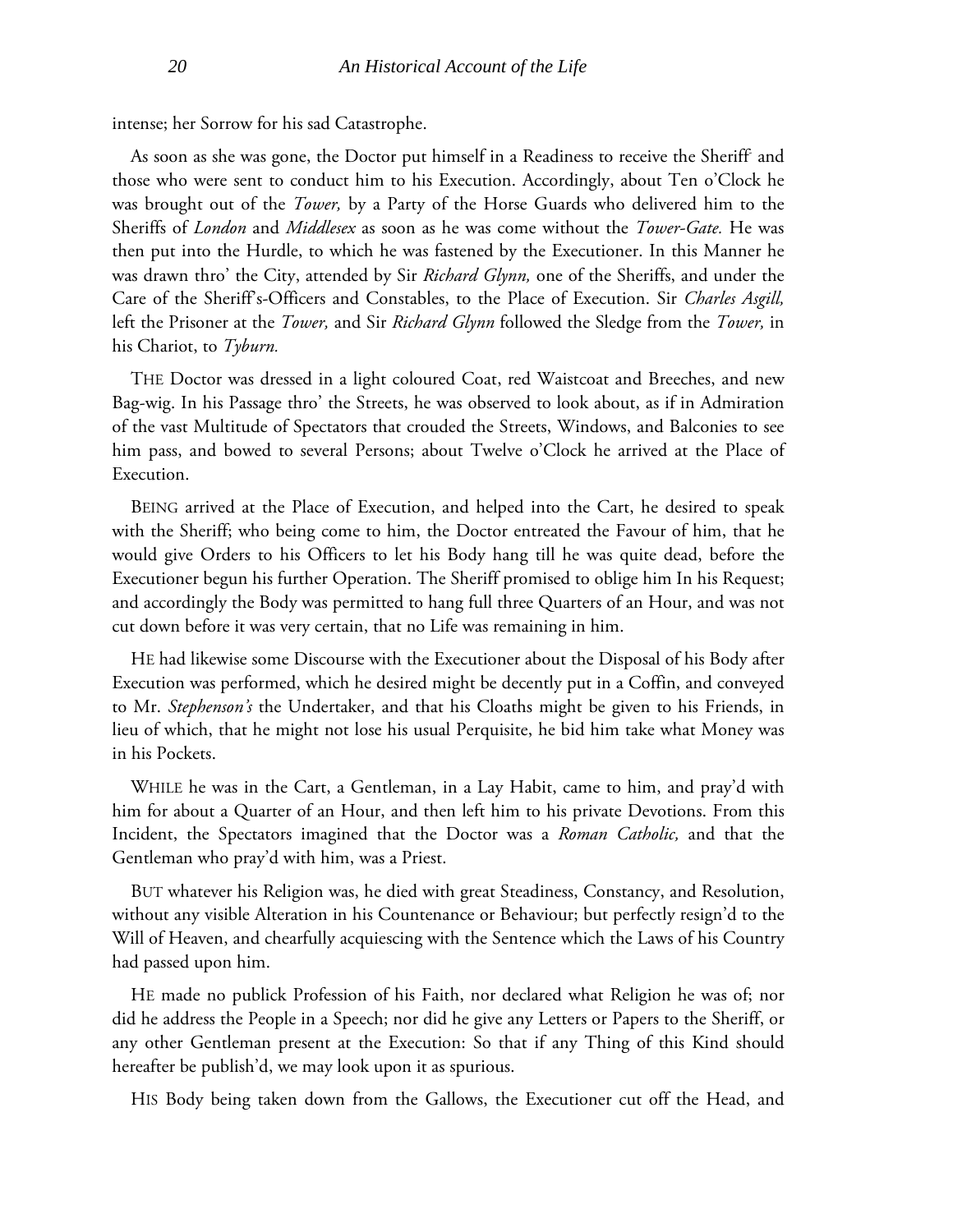took out the Bowels, but did not quarter the Body. His Body and Head were put into a Coffin, with this Inscription upon it, Dr. *Archibald Cameron,* Sufferr d the 7th *of June,* 1753, Aged 46. A Hearse convey'd it to Mr. *Stephenson's* Undertaker, opposite *Exeter Change.*

#### *FINI S.*